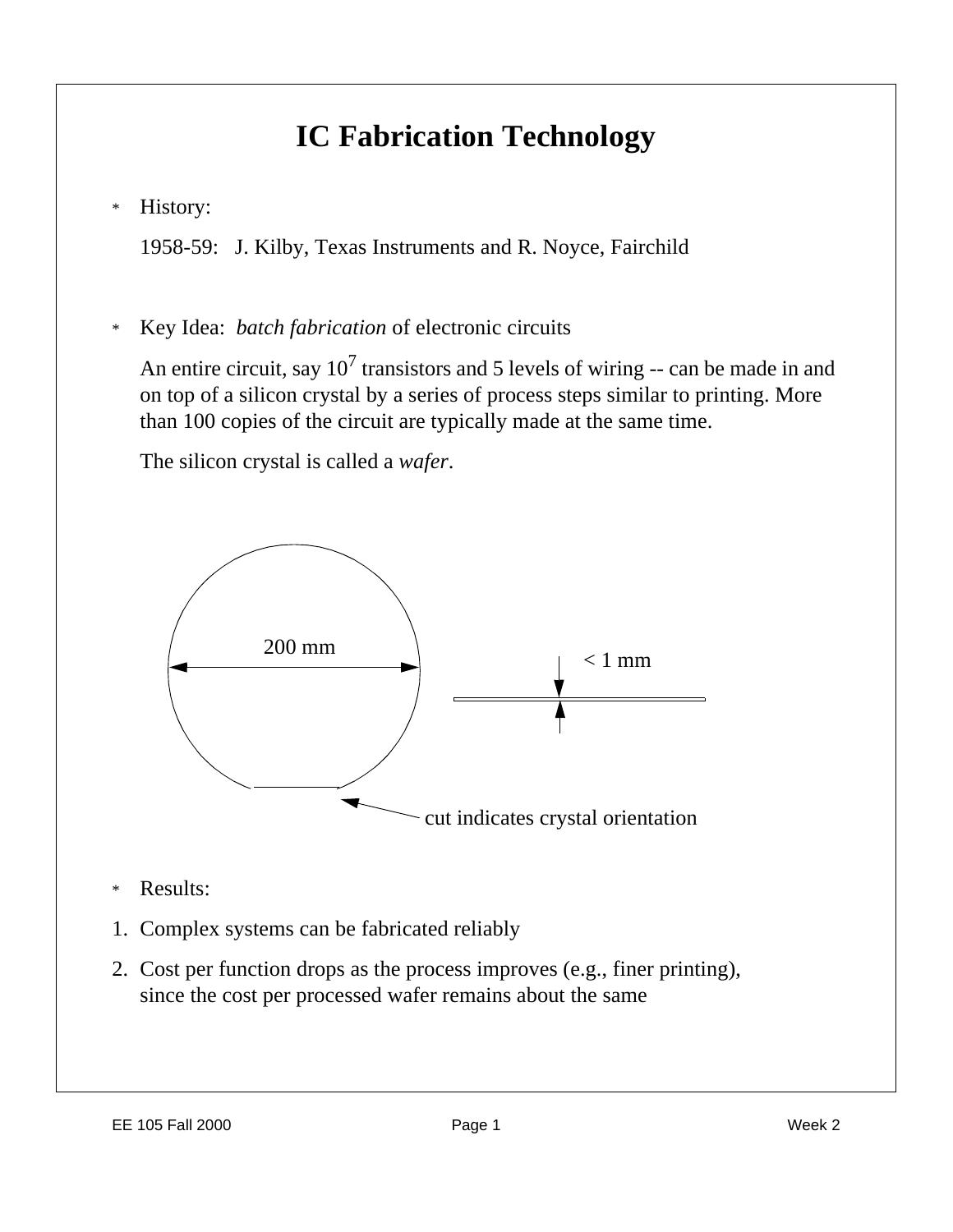## **Lithography: the Wafer Stepper**

The mask is imaged on a photosensitive film (photoresist) that coats the wafer and then the wafer is scanned ("stepped") to the next position



Mask pattern is aligned automatically to patterns on the underlying layers, to a precision of  $< 0.1$  micron.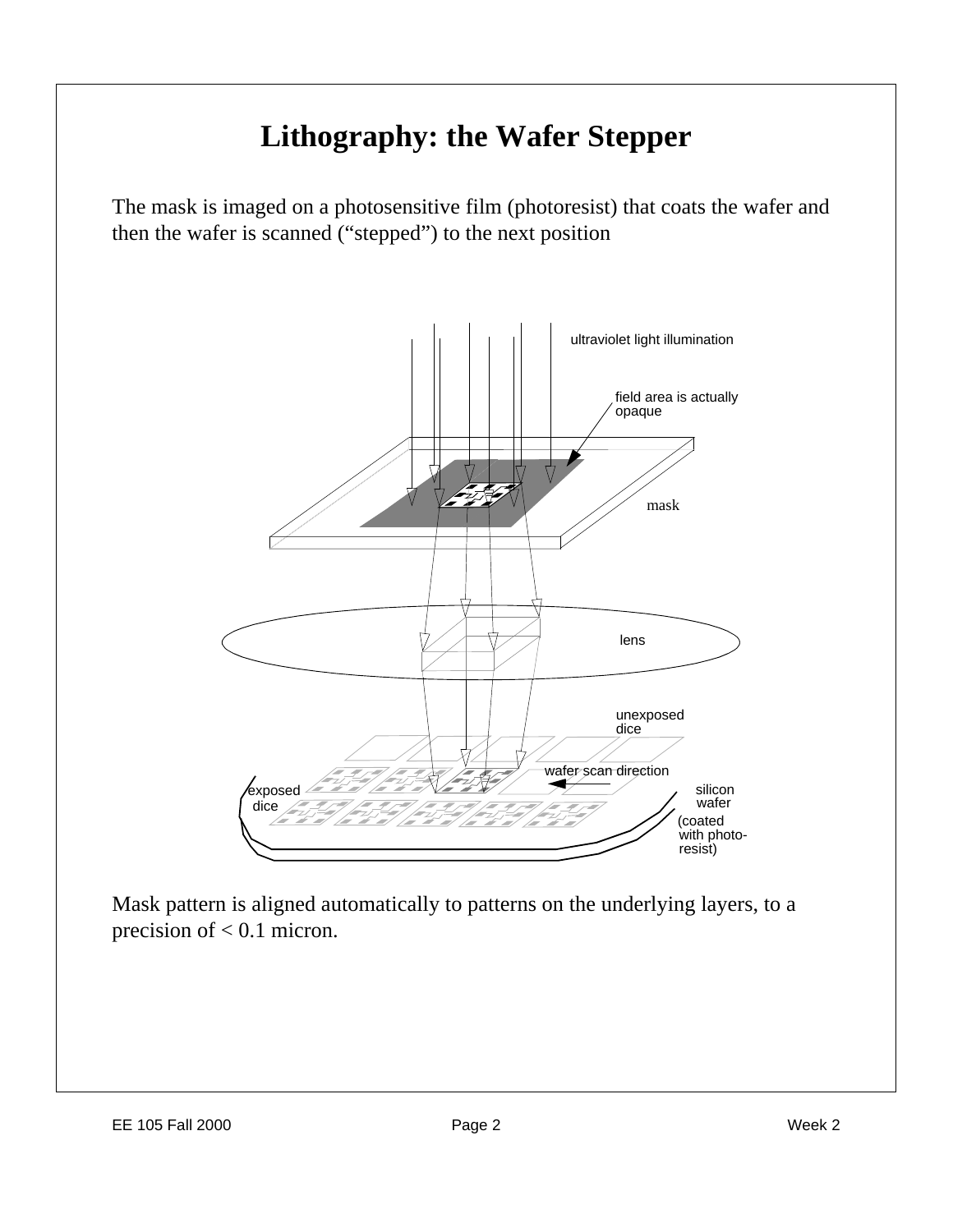### **Lithography: Exposure, Development, and Pattern Transfer**

\* Simple example of a *mask layout* and a *process* (or *recipe*)

\* *Mask layout* is the set of patterns on the glass plates for patterning the layers (one in this case)

- \* *Process* is the sequence of fabrication steps
	- *A A*  $B \rightarrow$  *B* Mask Pattern
- \* Visualize by generating *cross sections* through the structure as it is built up through the process

0 1 2 3 4 5 6

*x* (μm)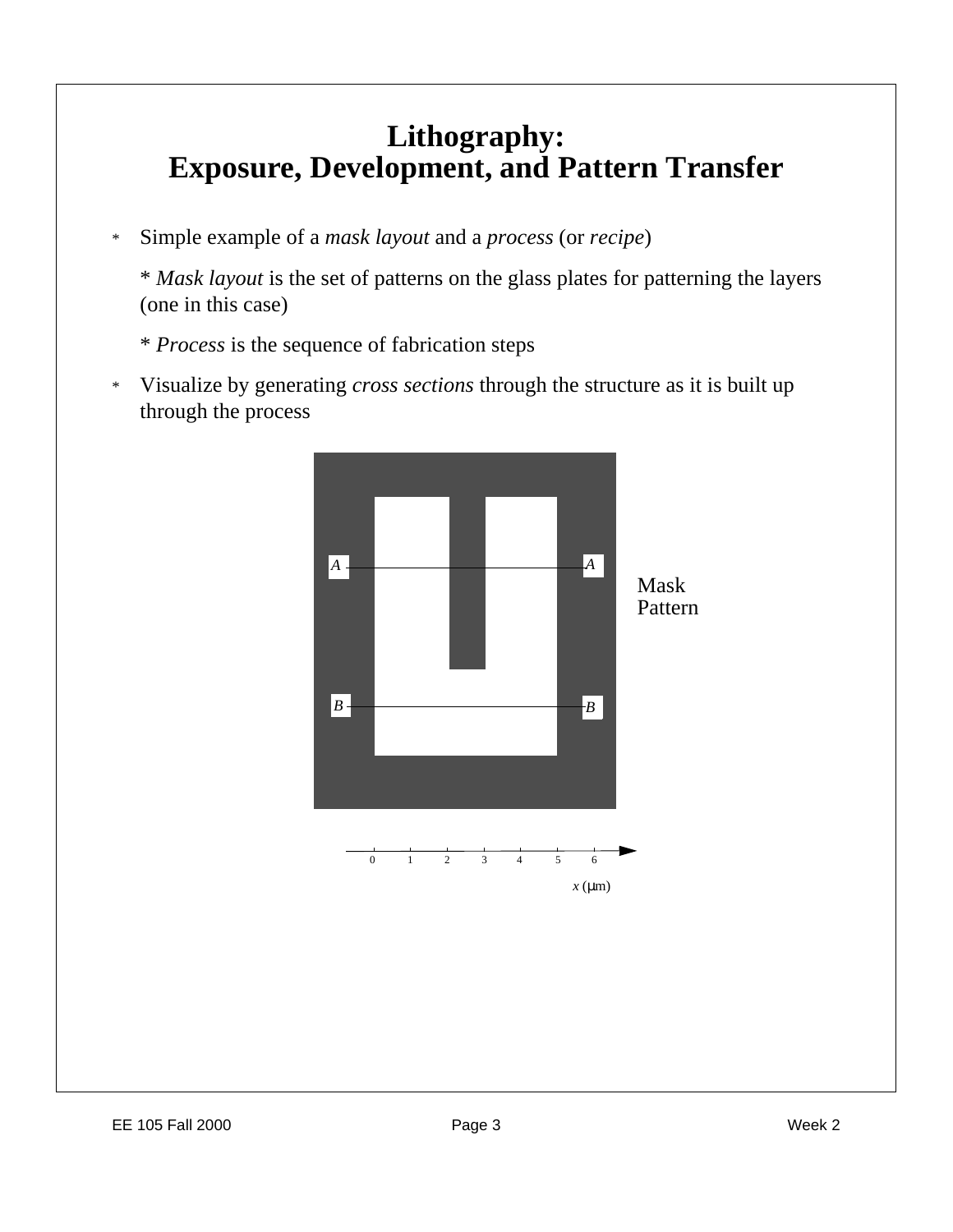## **Photolithography Process**

- \* Photoresist dissolves in alkaline solutions (called "developer") when it has been exposed to UV light (*positive* photoresist)
- \* Pattern transfer "subroutine"
	- 0. Clean wafer
	- 1. Spin-coat the wafer with 1 μm of photoresist; pre-bake to drive off solvents
	- 2. Expose the wafer in the wafer stepper
	- 3. Develop the image, bake the resist to toughen it against etching
	- 4. Transfer pattern to underlying film by selectively etching it\*
	- 5. Remove photoresist using an oxygen plasma or organic solvents

\* subtractive patterning process (usual case -- EE 105)

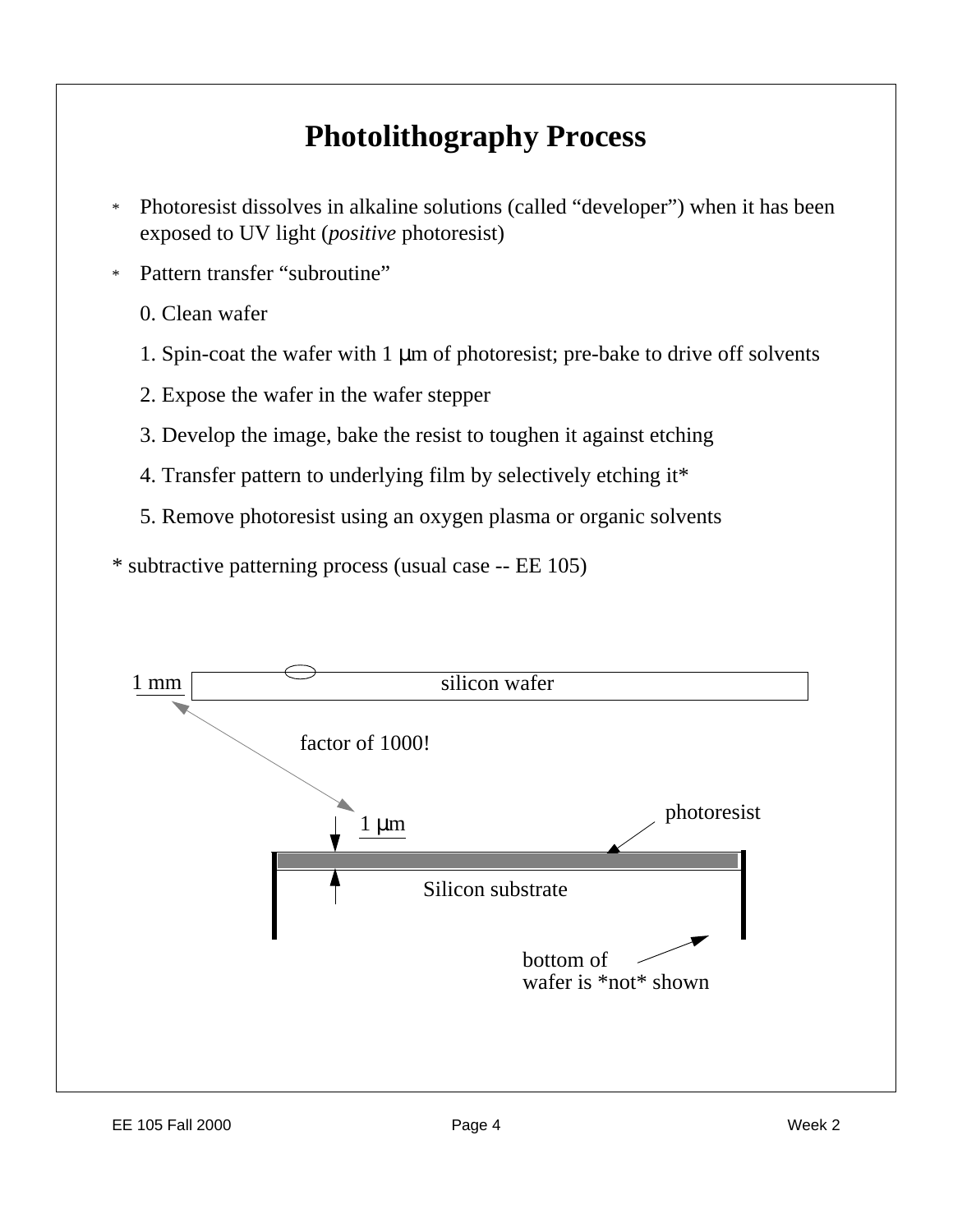## **Visualizing Exposure**

Omit lens and show UV light going through mask onto wafer

Two-dimensional cross sections are easier than 3D perspective views (for most)

*A-A* cross section

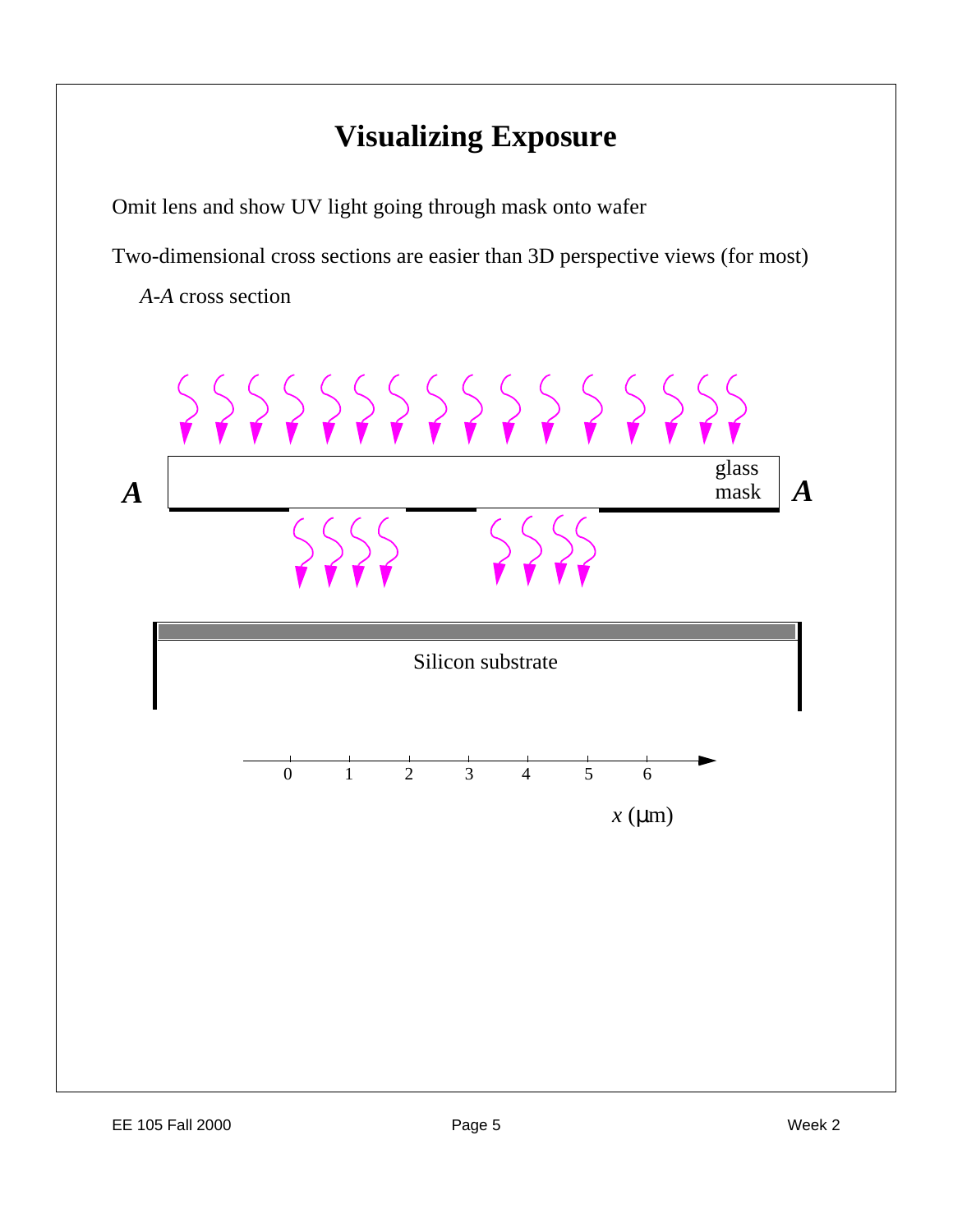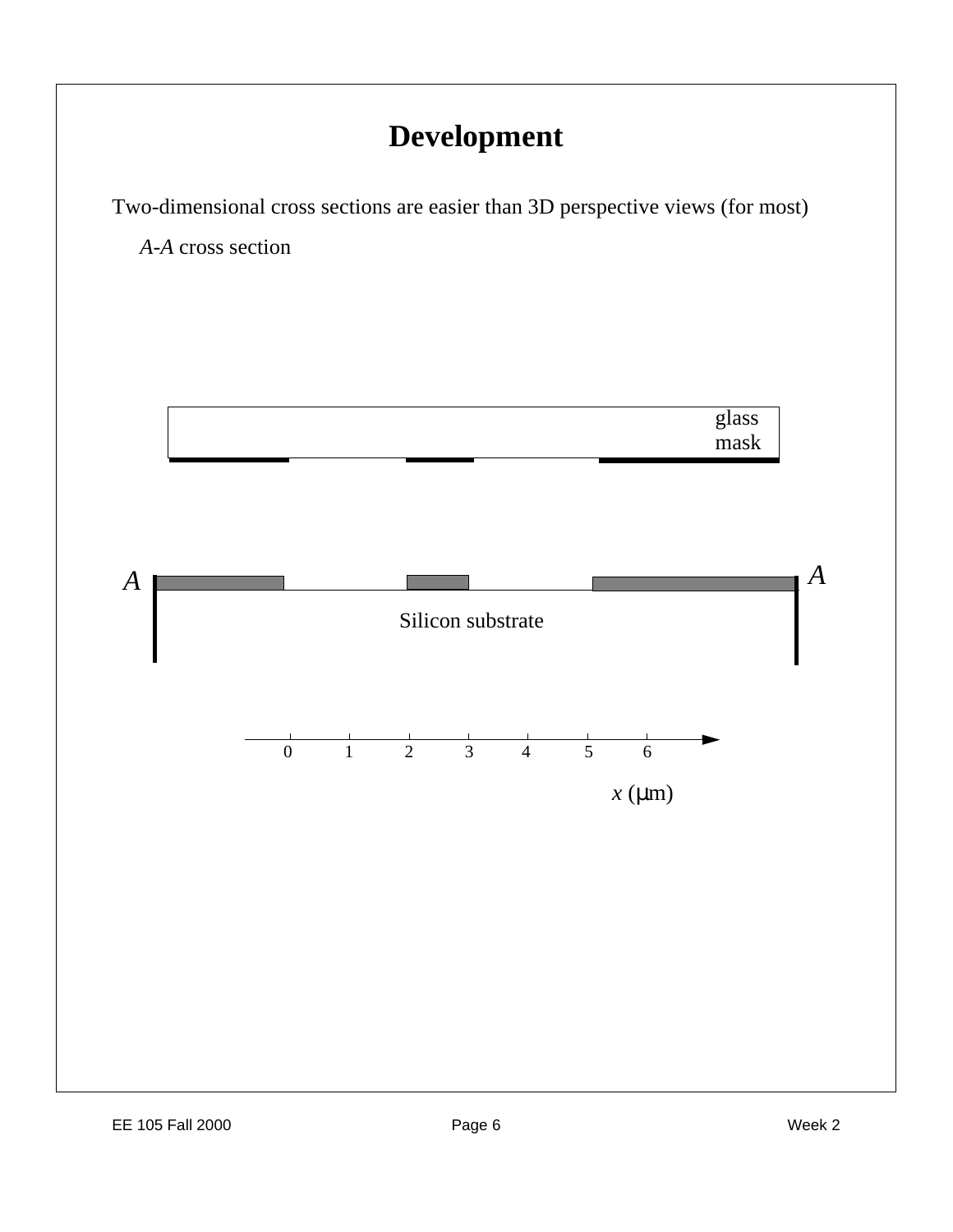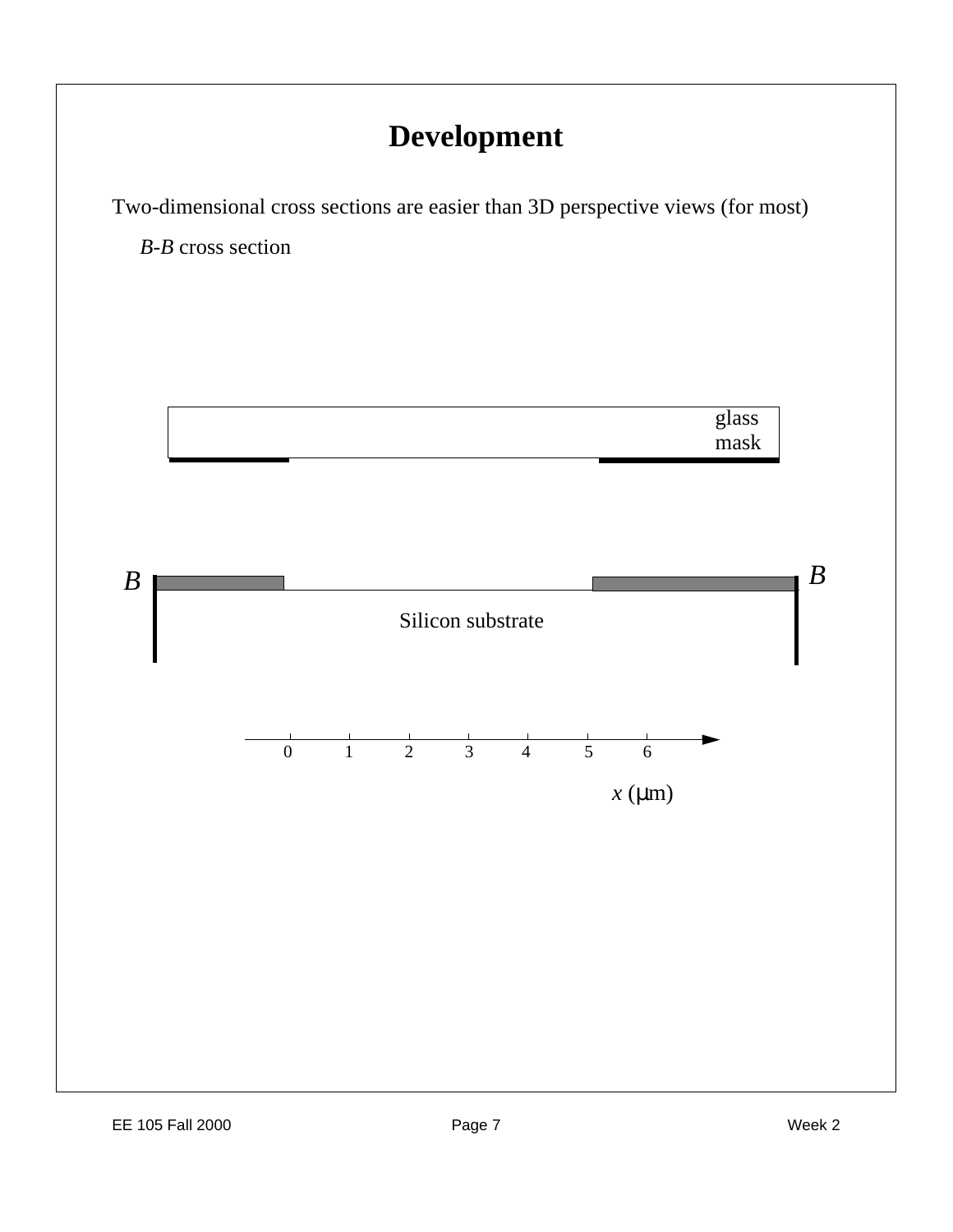### **Process Flow in Cross Sections**

\* Process (simplified)

0. Clean wafer in nasty acids  $(HF, HNO<sub>3</sub>, H<sub>2</sub>SO<sub>4</sub>, ...)$ 

1. Grow 0.5  $\mu$ m of SiO<sub>2</sub> by putting the wafer in a furnace at 1000 °C with O<sub>2</sub>

(pattern transfer subroutine)

P1. Coat the wafer with 1 μm of photoresist

P2. Expose and develop the image and bake the resist to get rid solvent and to make it tougher

P3. Put wafer in a plasma etcher: fluorine ions in plasma etch  $SiO_2$  without significant etching of photoresist or silicon

P4. Put wafer in a plasma stripper: oxygen ions remove photoresist and leave  $SiO<sub>2</sub>$  untouched.

**Mask Pattern** 

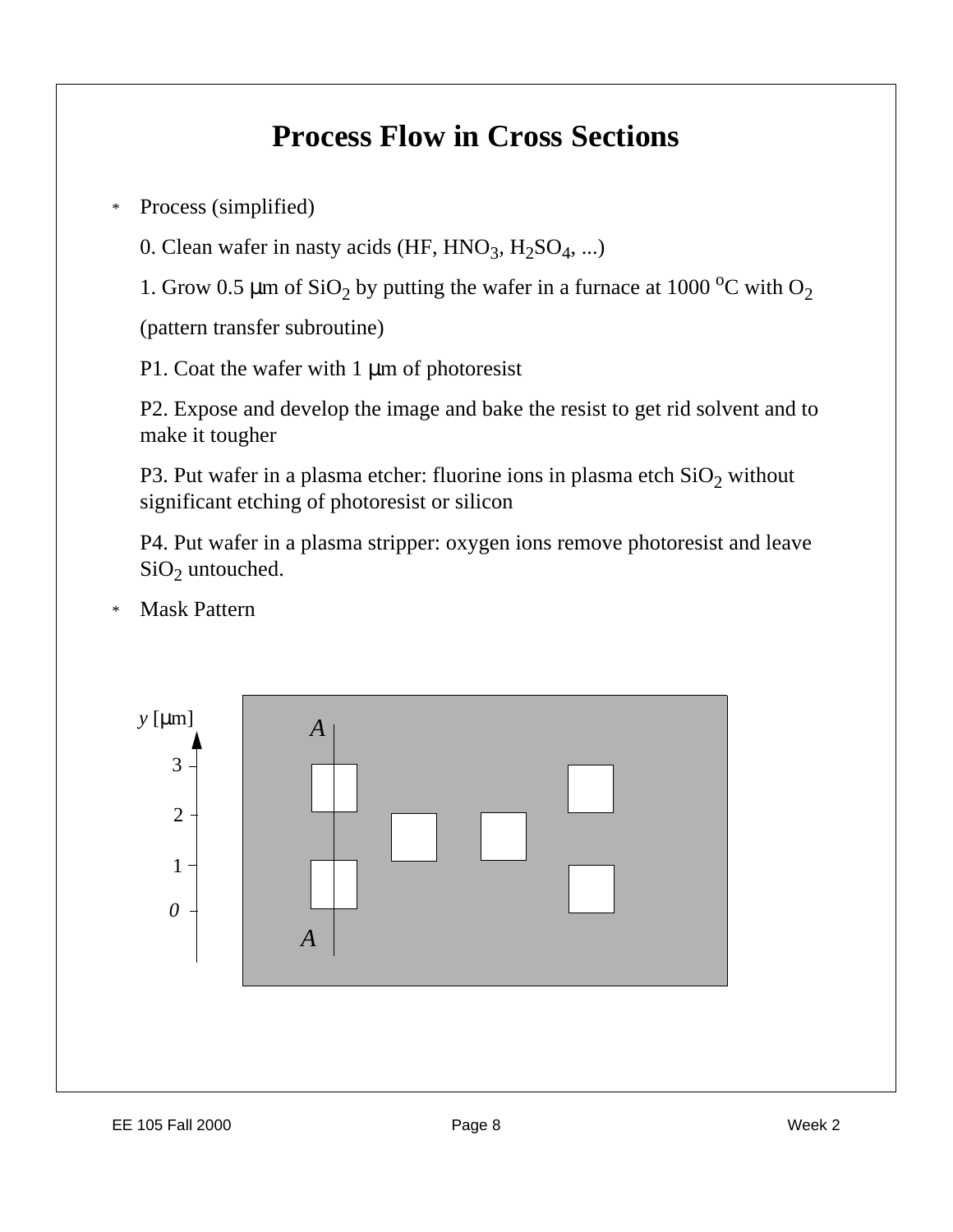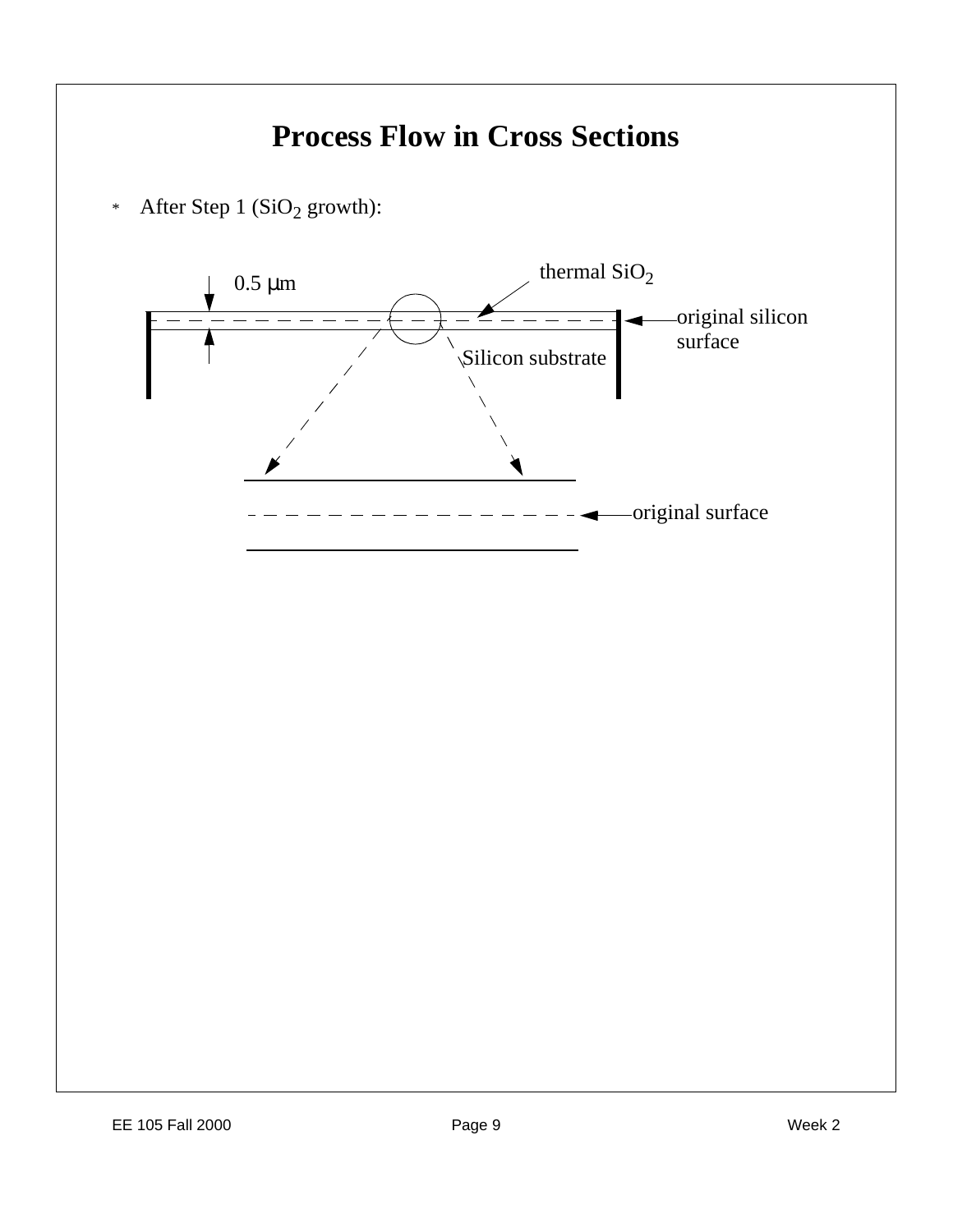# **Process Cross Sections (cont.)**



\* After Step P2: photoresist has been developed from regions exposed to UV through the image of the clear areas of the mask

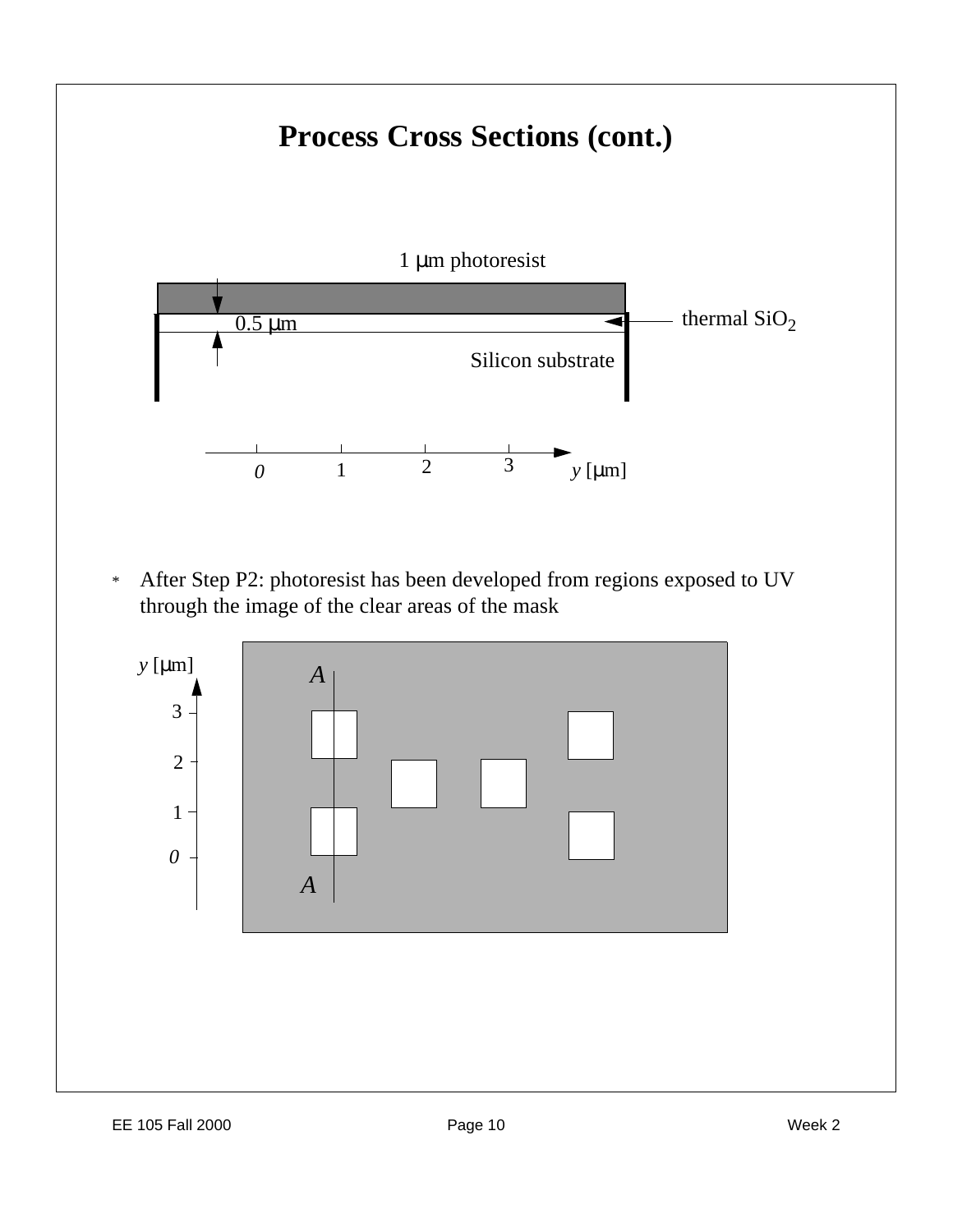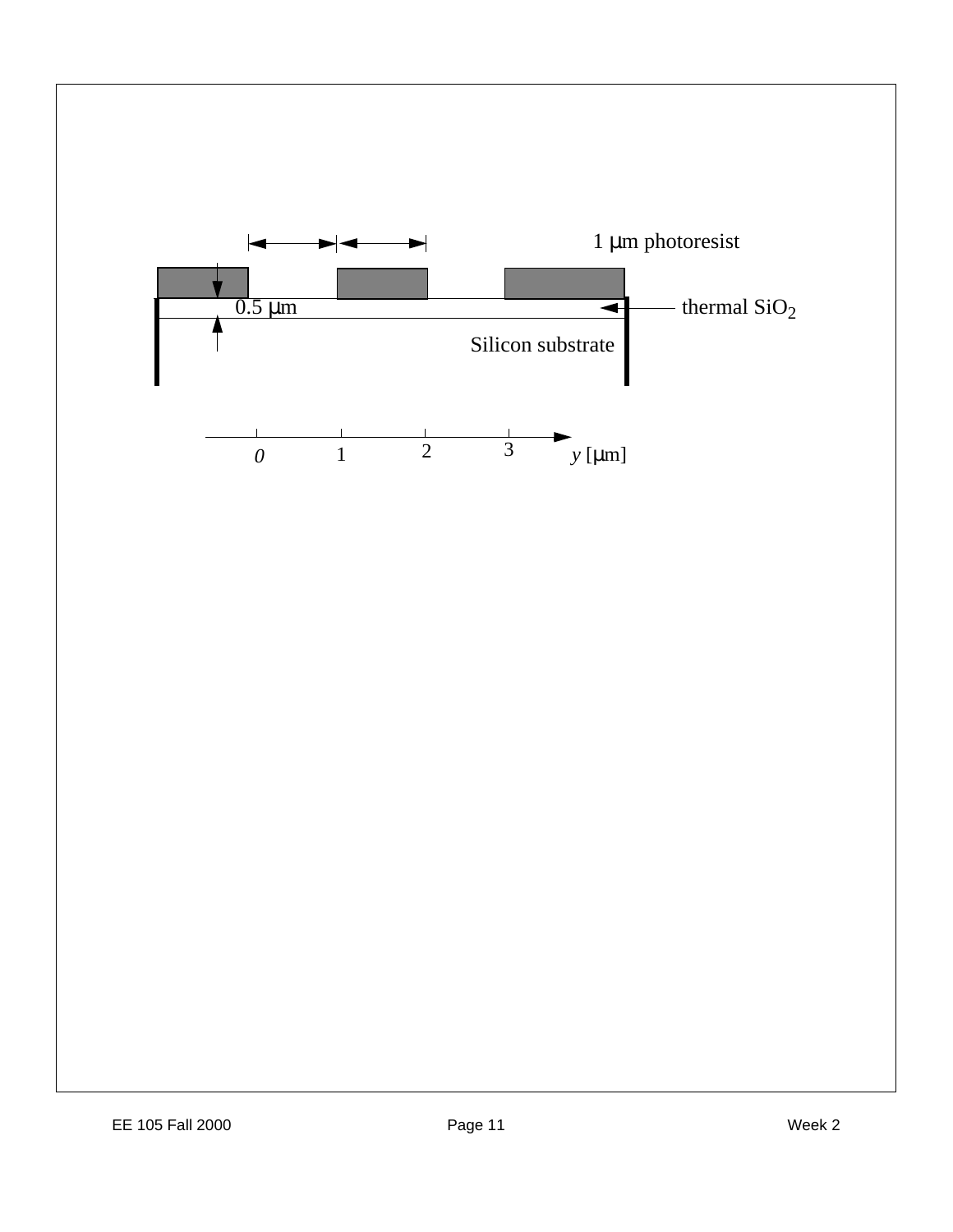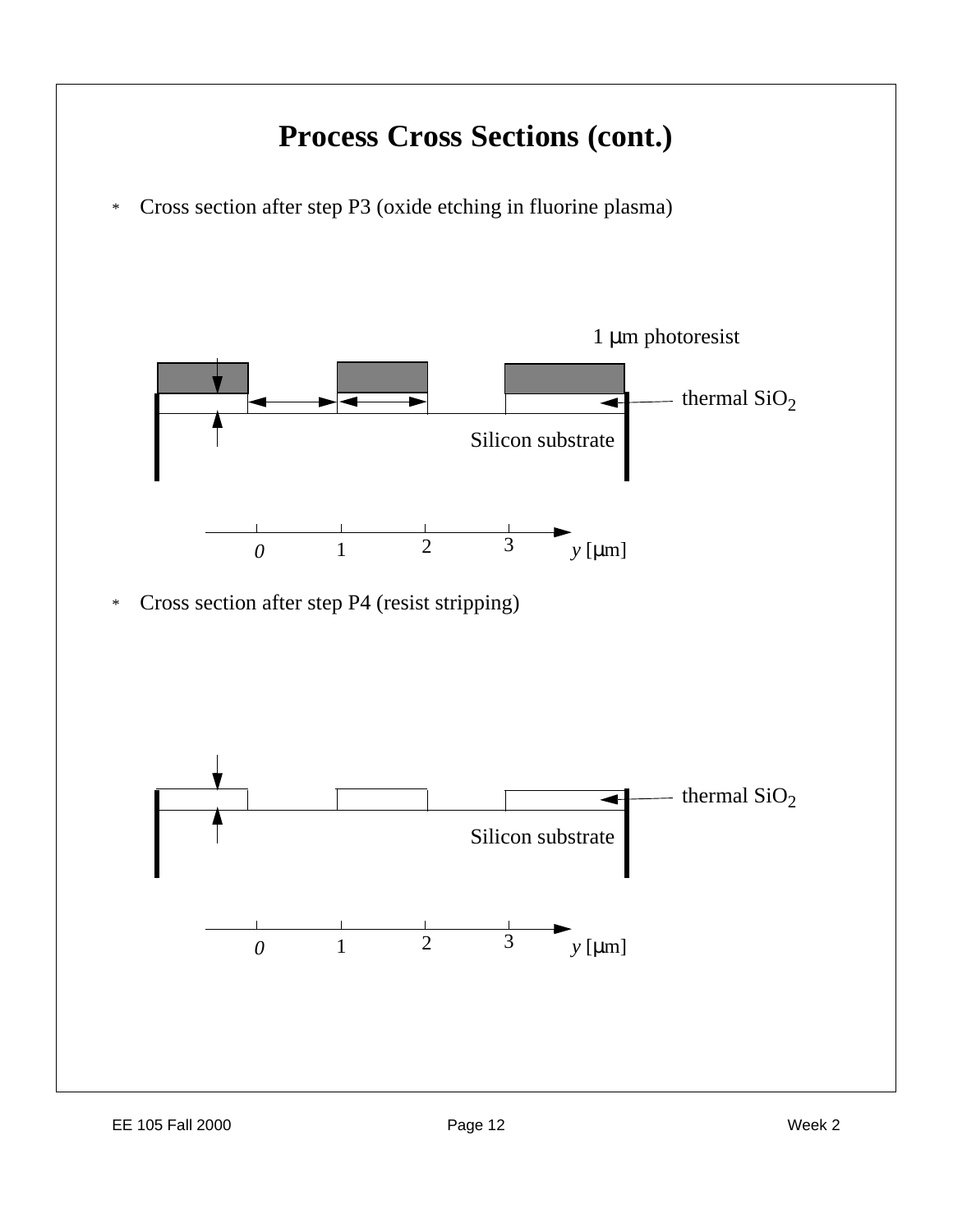## **IC Processes: Ion Implantation**

- \* How to introduce dopants into silicon?
	- 1. wafers are purchased from the vendor with specified substrate doping
	- 2. ion implantation: most common way to add dopants to the surface of wafer
- \* Ion implanter



ions are generated, accelerated, and impact the wafer in a collimated beam the beam is raster-scanned over the wafer (like the electron beam in a CRT) energies range from 10 keV to several MeV ... range of ions in silicon is up to around 1 μm (max)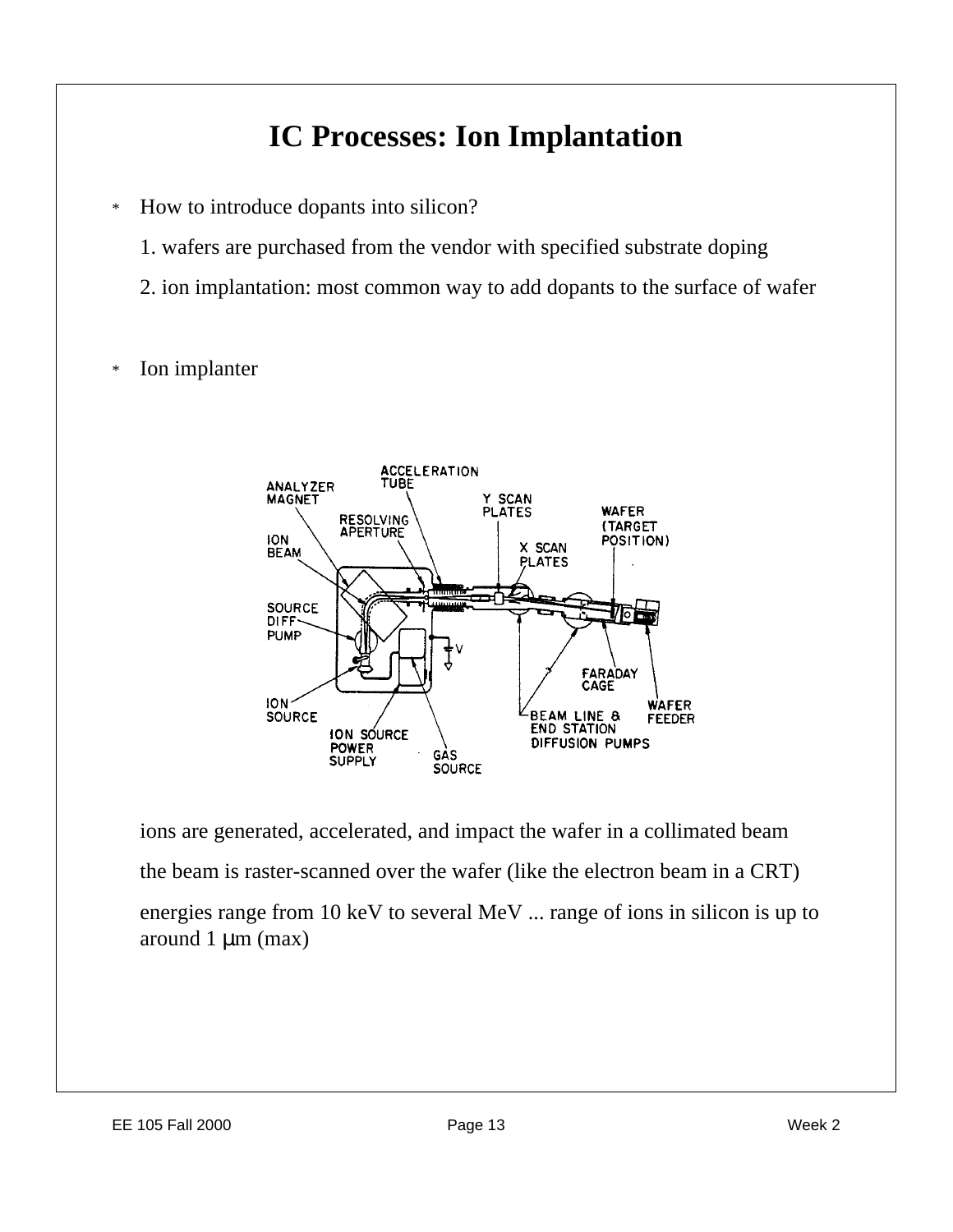

\* crystal order is destroyed by the implantation damage, *but*

this *amorphous* layer can be recrystallized by heating the wafer above 900 °C and most of the ions end up on lattice sites and function as donors and acceptors

the process of repairing the damage by heating the wafer is called *annealing*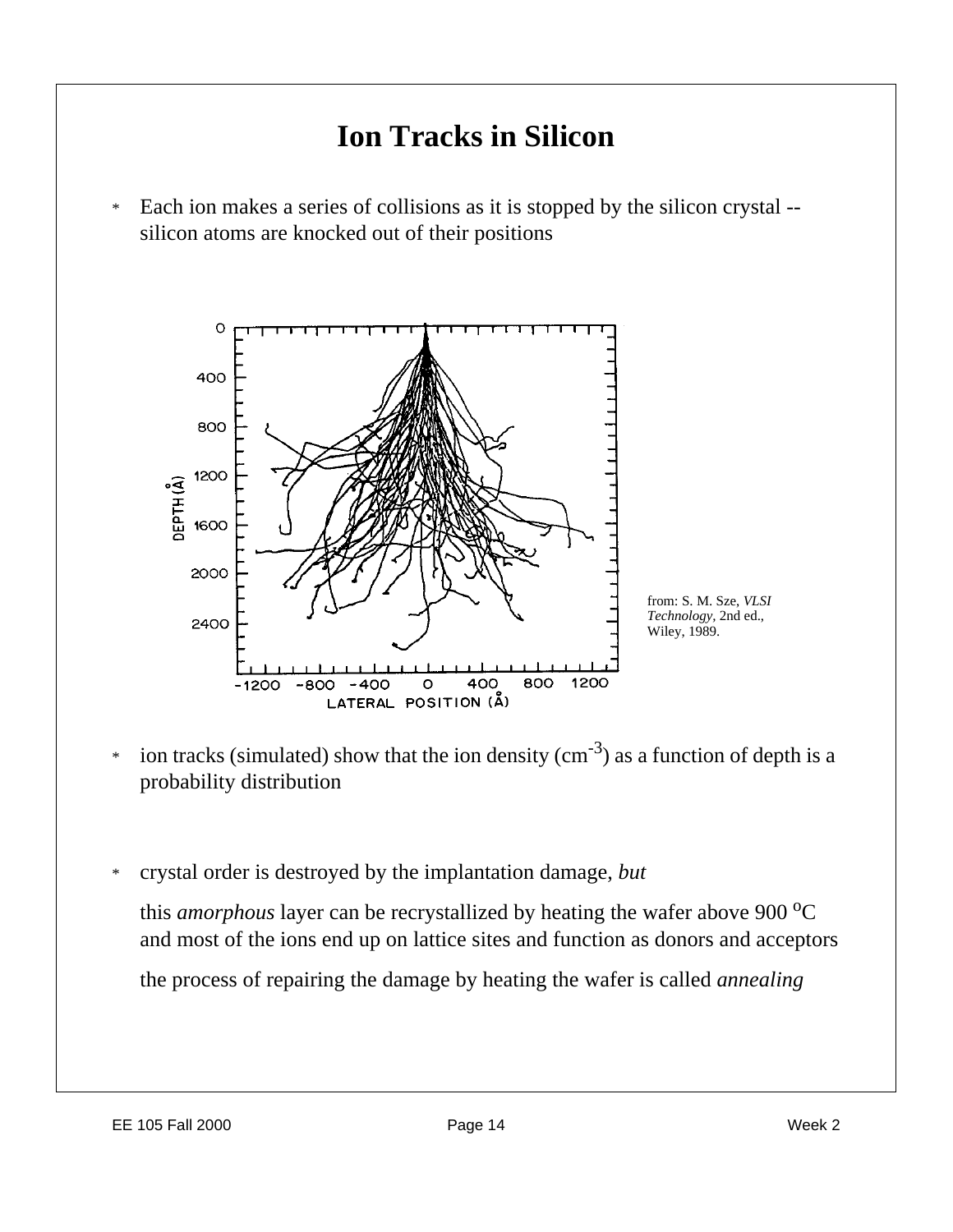#### **Patterned Doping by Ion Implantation**

\* *Dose* = ion beam flux (number  $cm^{-2} s^{-1}$ ) x time for implant ... units  $cm^{-2}$ Example:



 $SiO<sub>2</sub>$  film masks the implant by preventing ions from reaching the underlying silicon (assuming it's thick enough)

> after implantation, the phosphorus ions are confined to a damaged region near the silicon surface :



 $>$  Note: the P in the SiO<sub>2</sub> doesn't change its properties significantly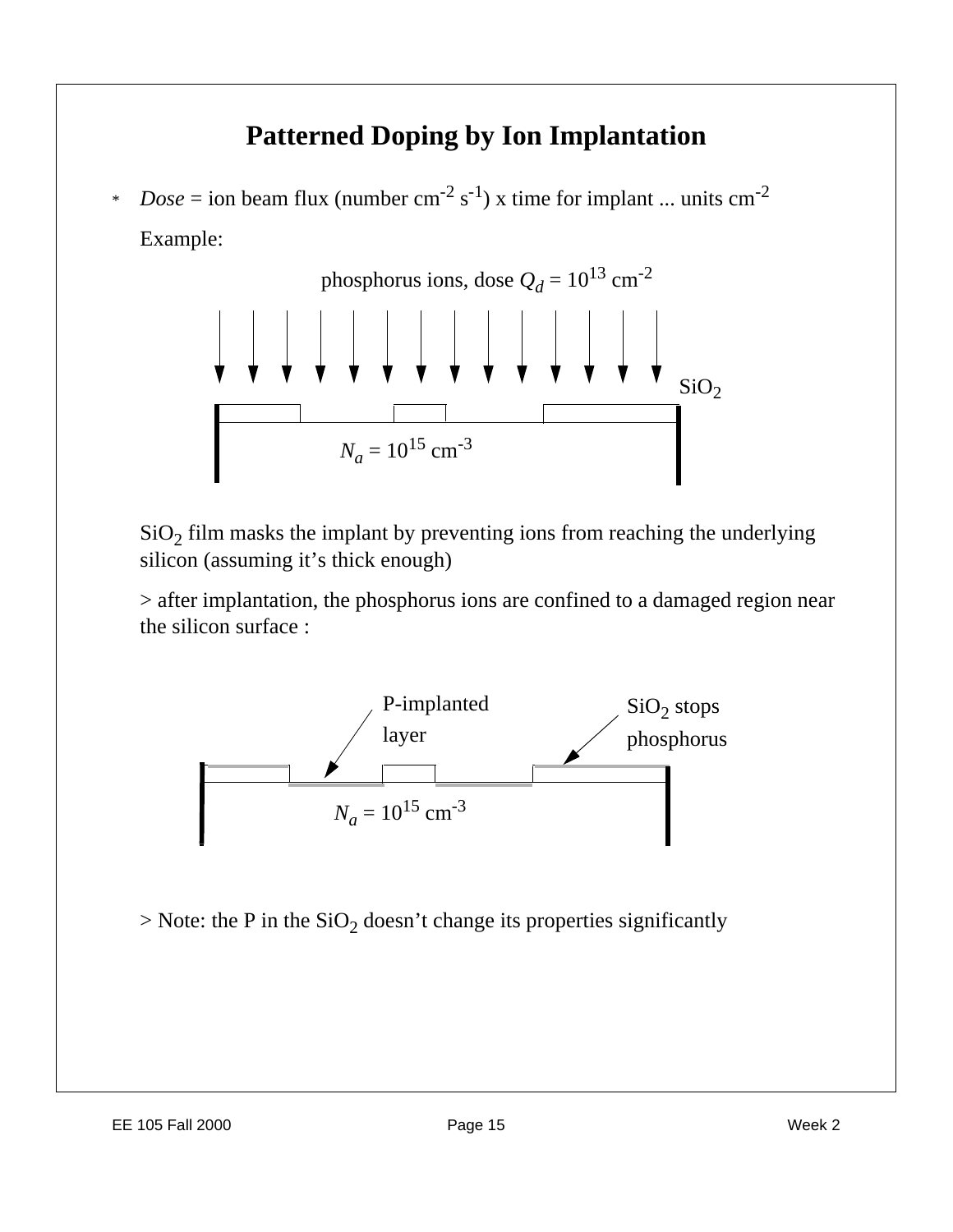#### **Patterned Doping by Ion Implantation (cont.)**

\* Annealing heals damage and also redistributes the ions (they spread farther into the silicon crystal, depending how long and how high the annealing temperature)



 $x_j$  is the *junction depth* and is the point where  $N_d = N_d$ 

\* Details of  $N_d(x)$ : see EE 143. We will use the average concentration in the n-type region for a given junction depth in EE 105.

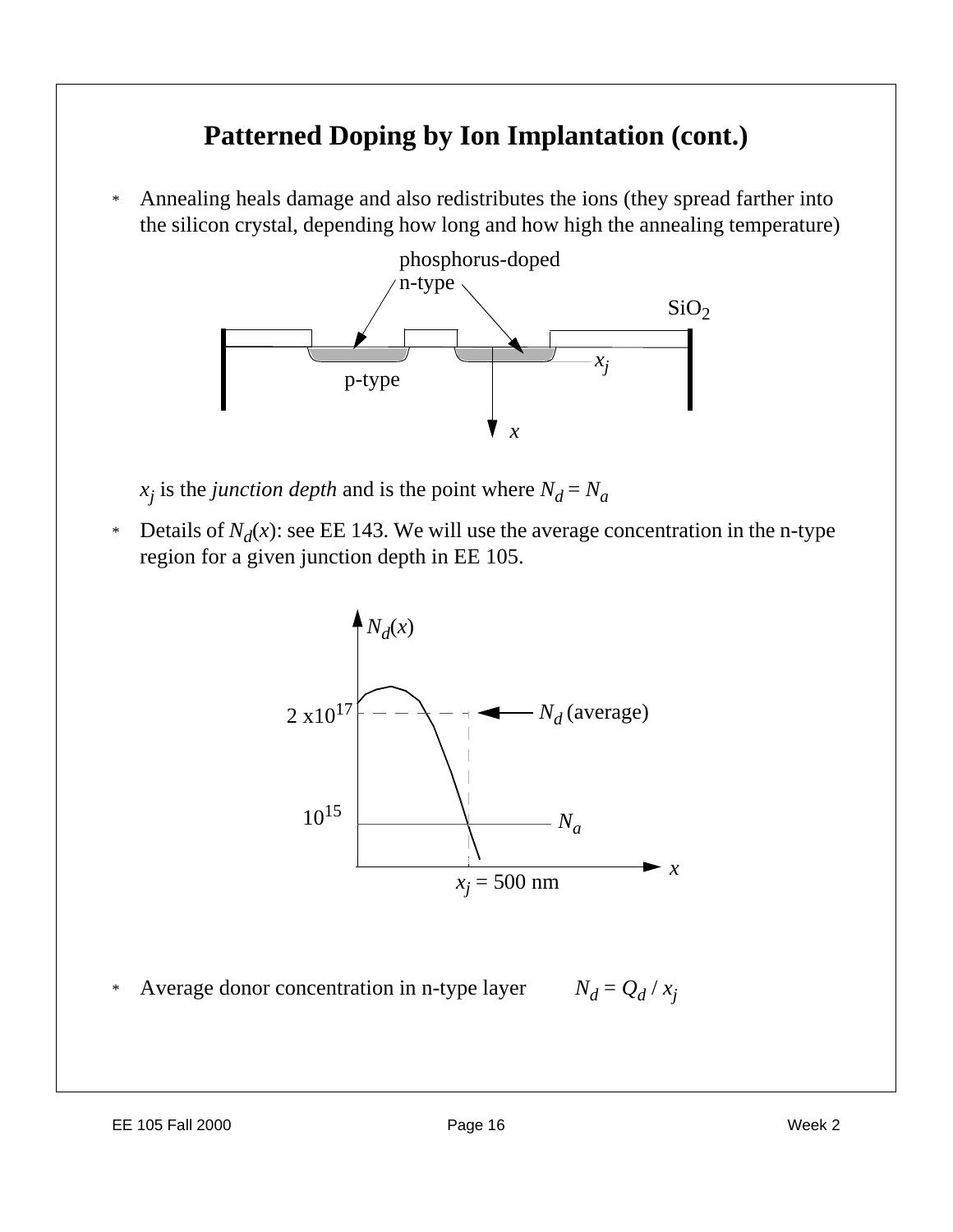## **IC Materials and Processes**

#### \* *Polycrystalline silicon (polysilicon)*:

1. silicon deposited from a gas at around  $600\,^{\circ}\text{C}$ , usually with dopants added during the deposition process

2. not a single crystal, but made up of small crystallites (grains)

3. mobilities for holes and electrons are reduced because of the effects of the boundaries between grains

4. used in transistors and for very short "wires" or interconnects

#### \* *Deposited oxides*:

- 1. silicon dioxide *deposited* from a gas at temperatures from  $425\,^{\circ}\text{C}$  to  $600\,^{\circ}\text{C}$
- 2. these oxides are known as "CVD" oxides for "chemical vapor deposition"
- 3. electrical properties are inferior to thermally grown oxides
- 4. used as an insulating layer between polysilicon and metal layers

\* *Metals*:

- 1. aluminum is the standard "wire" for ICs, but copper is beginning to be used
- 2. thin layers of special metals (Ti, W) to prevent Al from reacting with silicon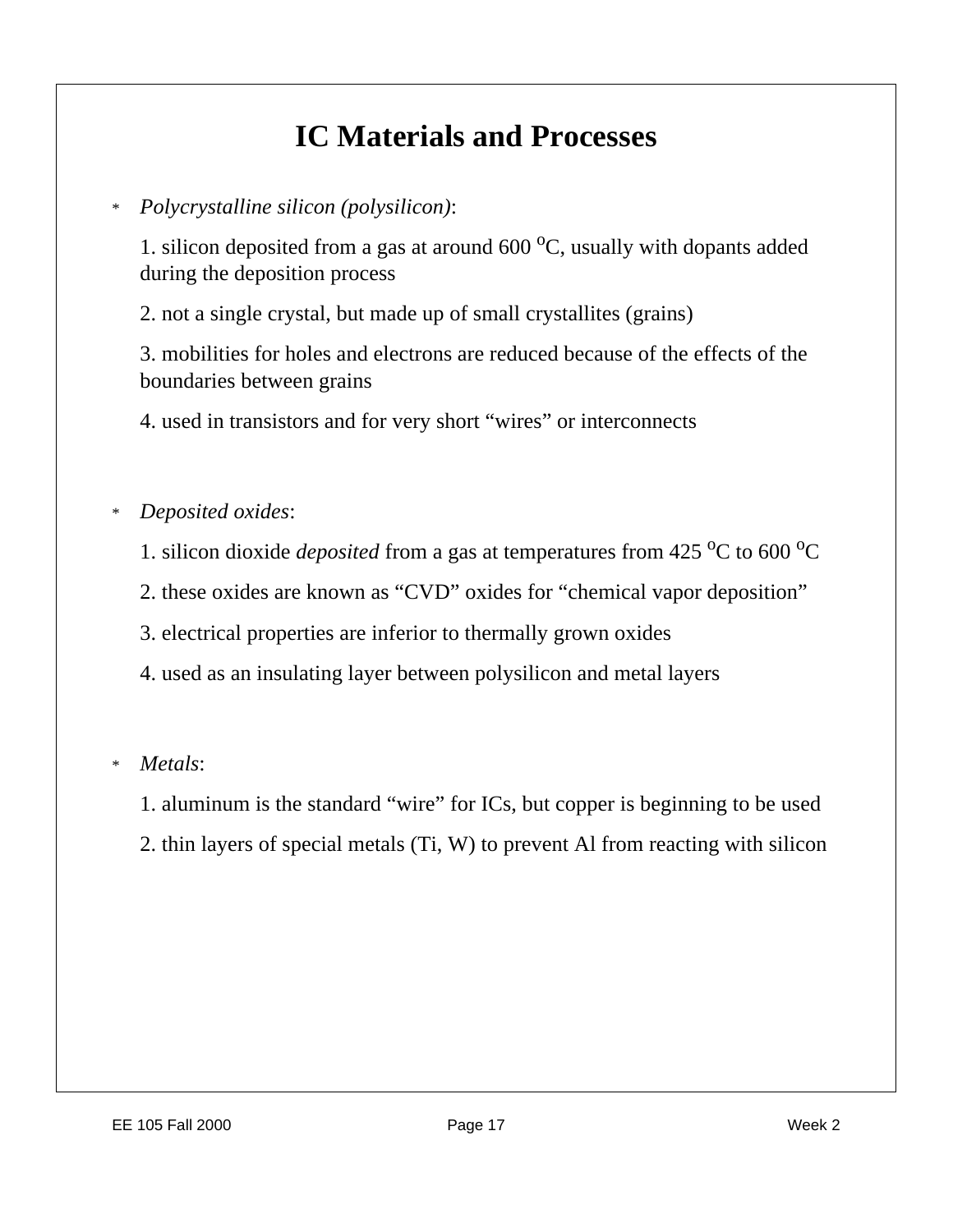## **IC Process**

In order to make an IC, we need

- 1. the mask patterns (up to 30)
- 2. the sequence of fabrication steps (the *process* ... or *recipe*) (up to 500)

Problem:

Designing the mask patterns for the IC structures using CAD requires being able to see the overlaps between patterns for several masks at once

What happens when a mask is almost all black?



mask pattern on glass plate CAD layout: "draw the holes"

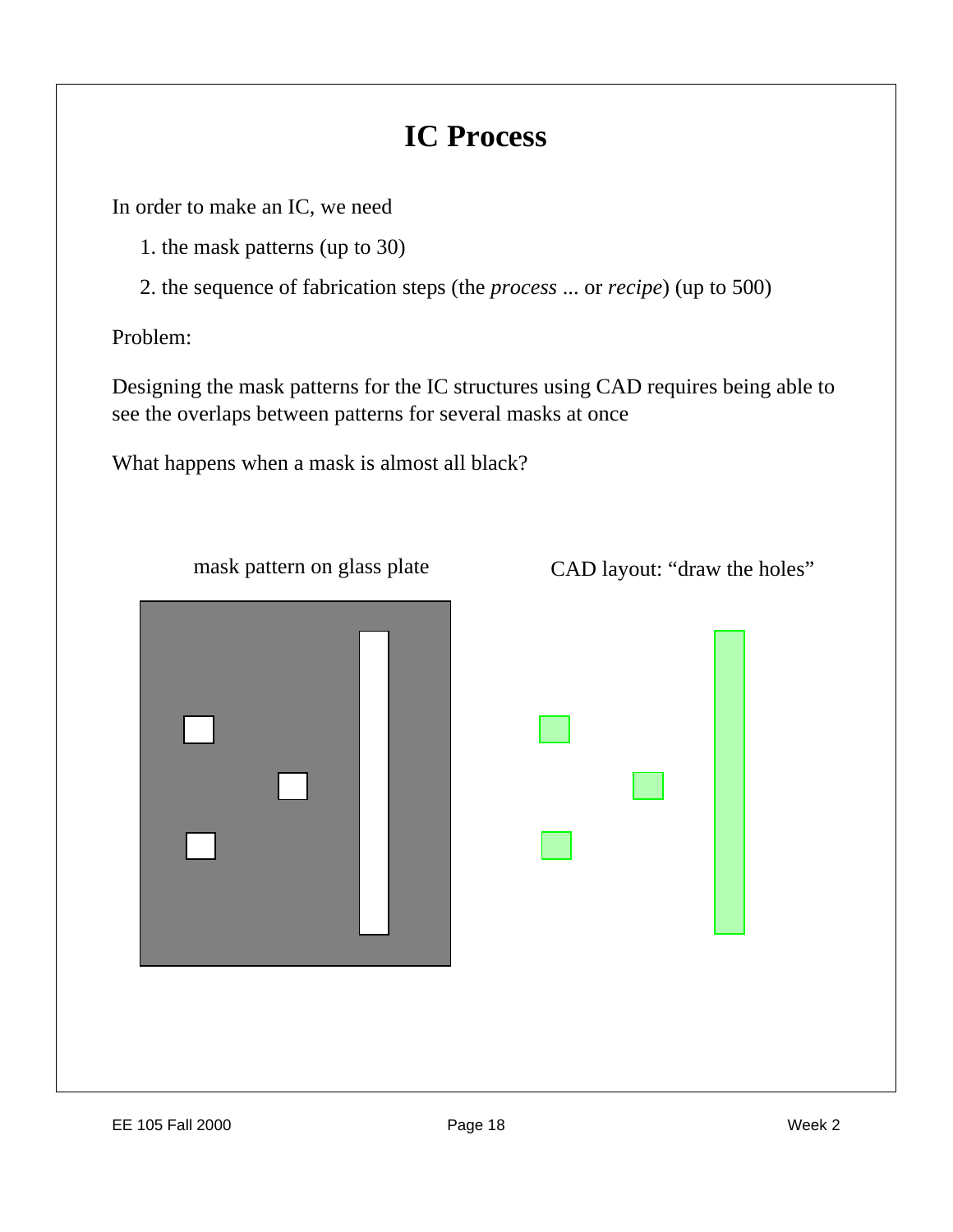

- \* Process (highly simplified):
	- 1. Grow 500 nm of thermal oxide and **pattern using oxide mask**
	- 2. Implant phosphorus and anneal
	- 3. Deposit 600 nm of CVD oxide and **pattern using contact mask**
	- 4. Sputter 1 μm of aluminum and **pattern using metal mask**
	- \*\* note that "**pattern using xxx mask"** involves photolithography (including alignment to earlier patterns on the wafer), as well as etching using a plasma or "wet" chemicals, and finally, stripping photoresist and cleaning the wafer.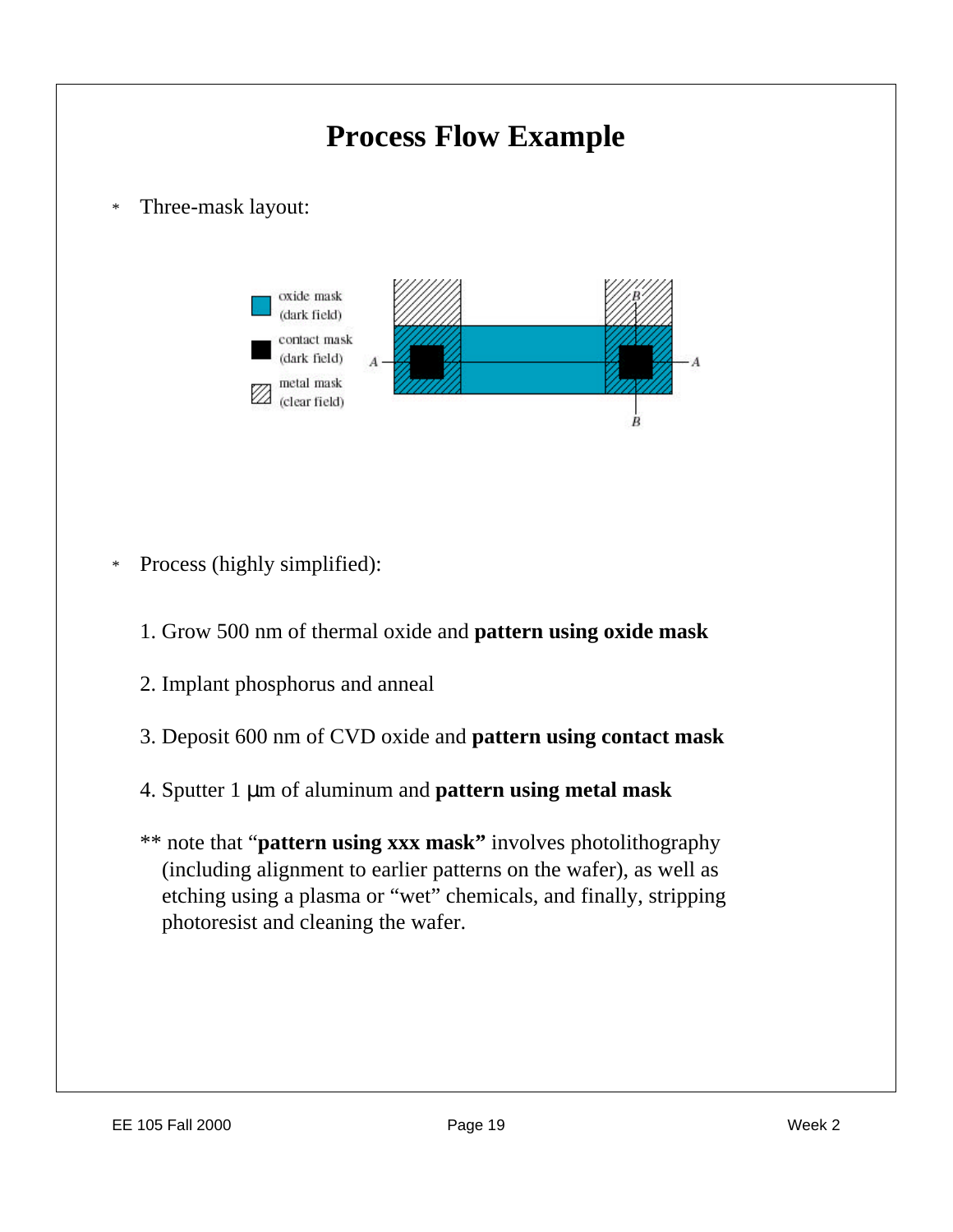## **Cross Sections** *A - A*

- \* Shown on layout; only draw top few μm of the silicon wafer
- \* Technique: keep track of dark/light field label for each mask and be careful to be consistent on what is added or etched in each step

|                  | $A \sim$                                             |  | $\boldsymbol{A}$ |
|------------------|------------------------------------------------------|--|------------------|
|                  |                                                      |  |                  |
|                  |                                                      |  |                  |
| $\boldsymbol{A}$ |                                                      |  | $\boldsymbol{A}$ |
|                  |                                                      |  |                  |
|                  |                                                      |  |                  |
| $\boldsymbol{A}$ | <u> 2002 - Jan Barnett, fransk politik (d. 1882)</u> |  | $\boldsymbol{A}$ |
|                  |                                                      |  |                  |
|                  |                                                      |  |                  |
|                  |                                                      |  |                  |
|                  |                                                      |  |                  |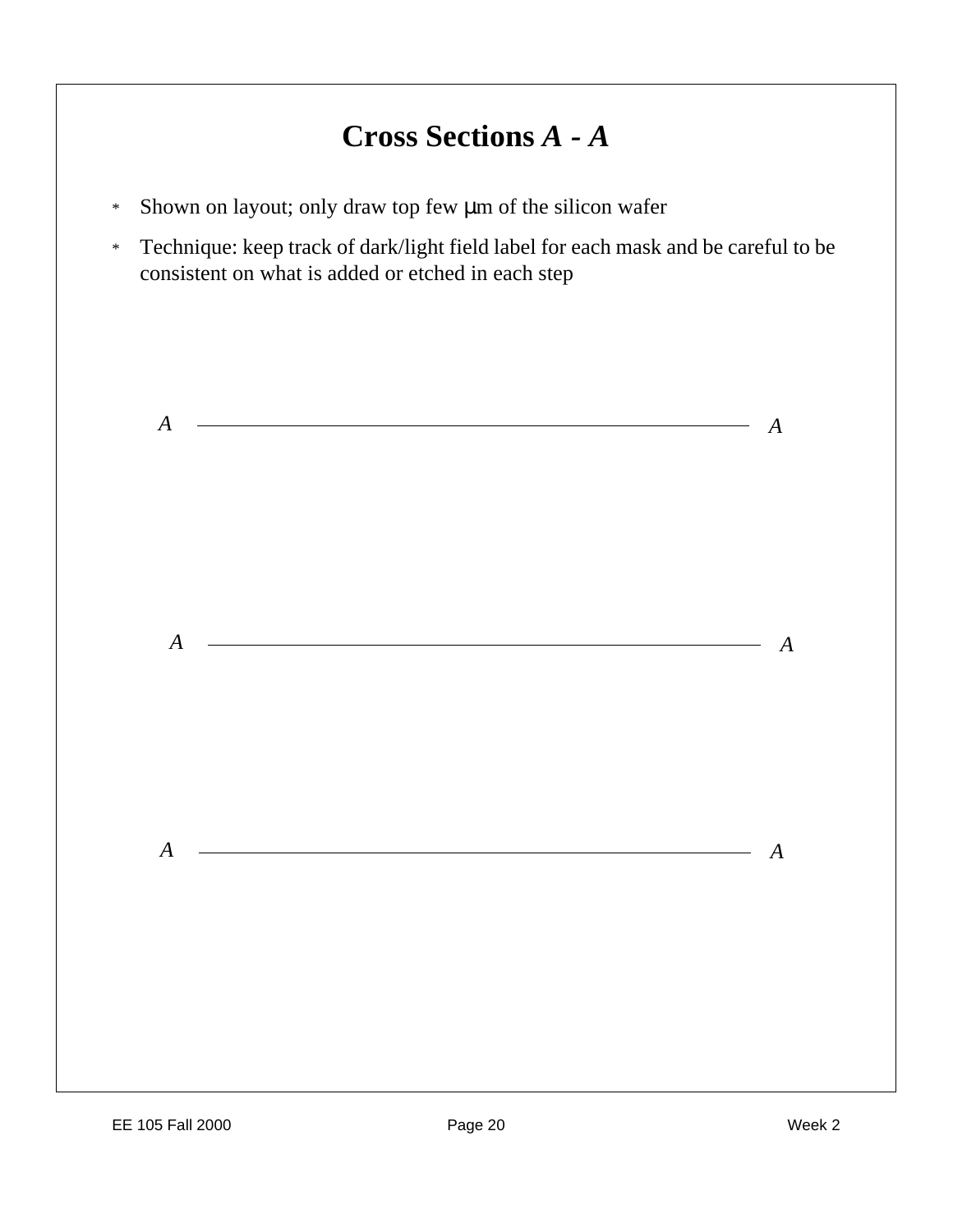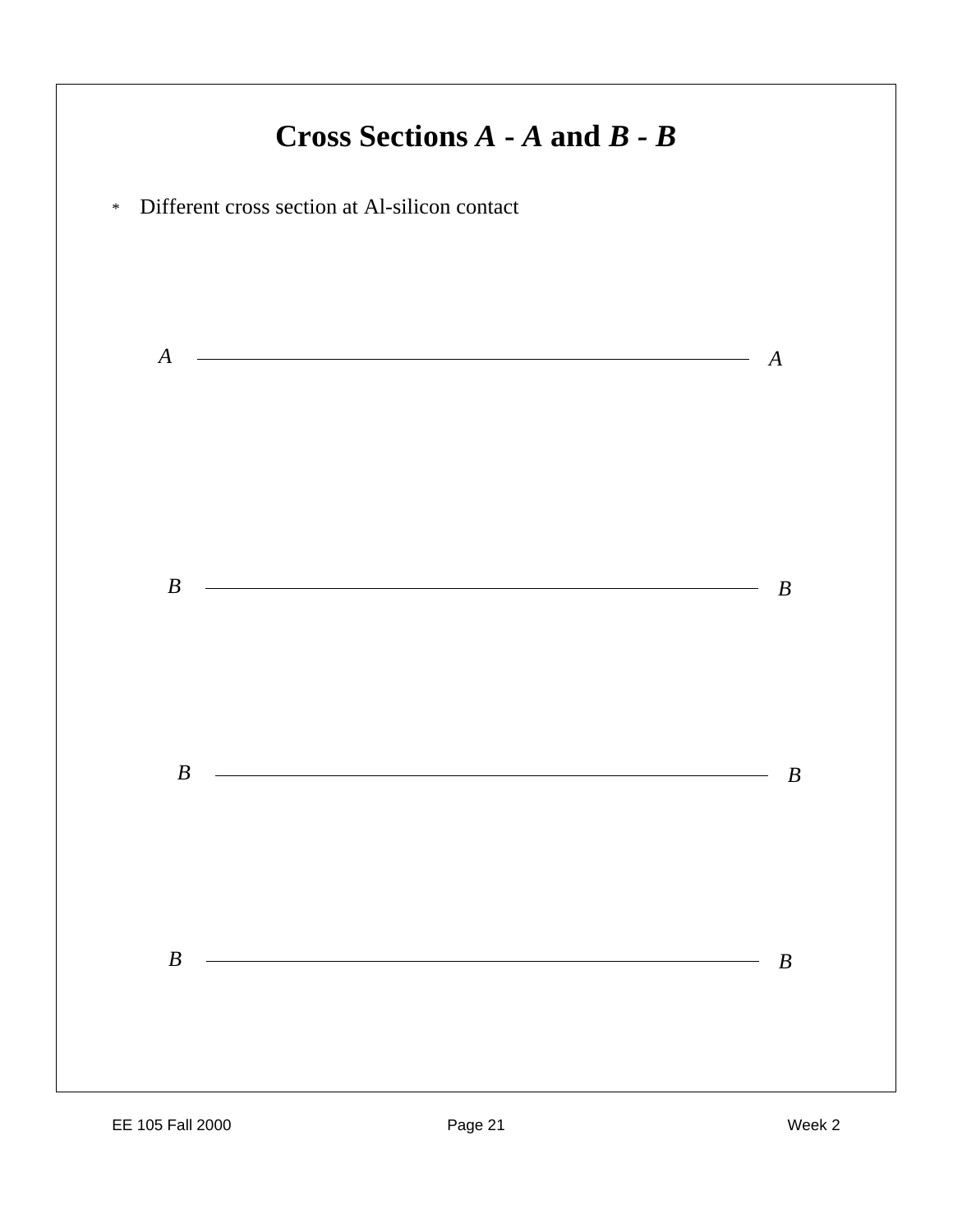### **n-Type Silicon Resistors**

\* Current is current density times cross sectional area:  $A = t \times W$ 

$$
I = \sigma_n \left(\frac{V}{L}\right) A = \left(\frac{\sigma_n A}{L}\right) V
$$

Thus, the resistance of the Si resistor is given by

$$
R = \rho_n \frac{L}{A}
$$
 (the familiar resistor equation)

where  $\rho_n$  is the resistivity [units:  $\Omega$ -cm]

\* *Silicon resistivities*:

500 Ω-cm to 5 mΩ-cm for doping concentrations from  $10^{13}$  to  $10^{19}$ cm<sup>-3</sup>

Thus,

$$
R = \qquad \qquad \equiv R_{sq} \cdot \frac{L}{W}
$$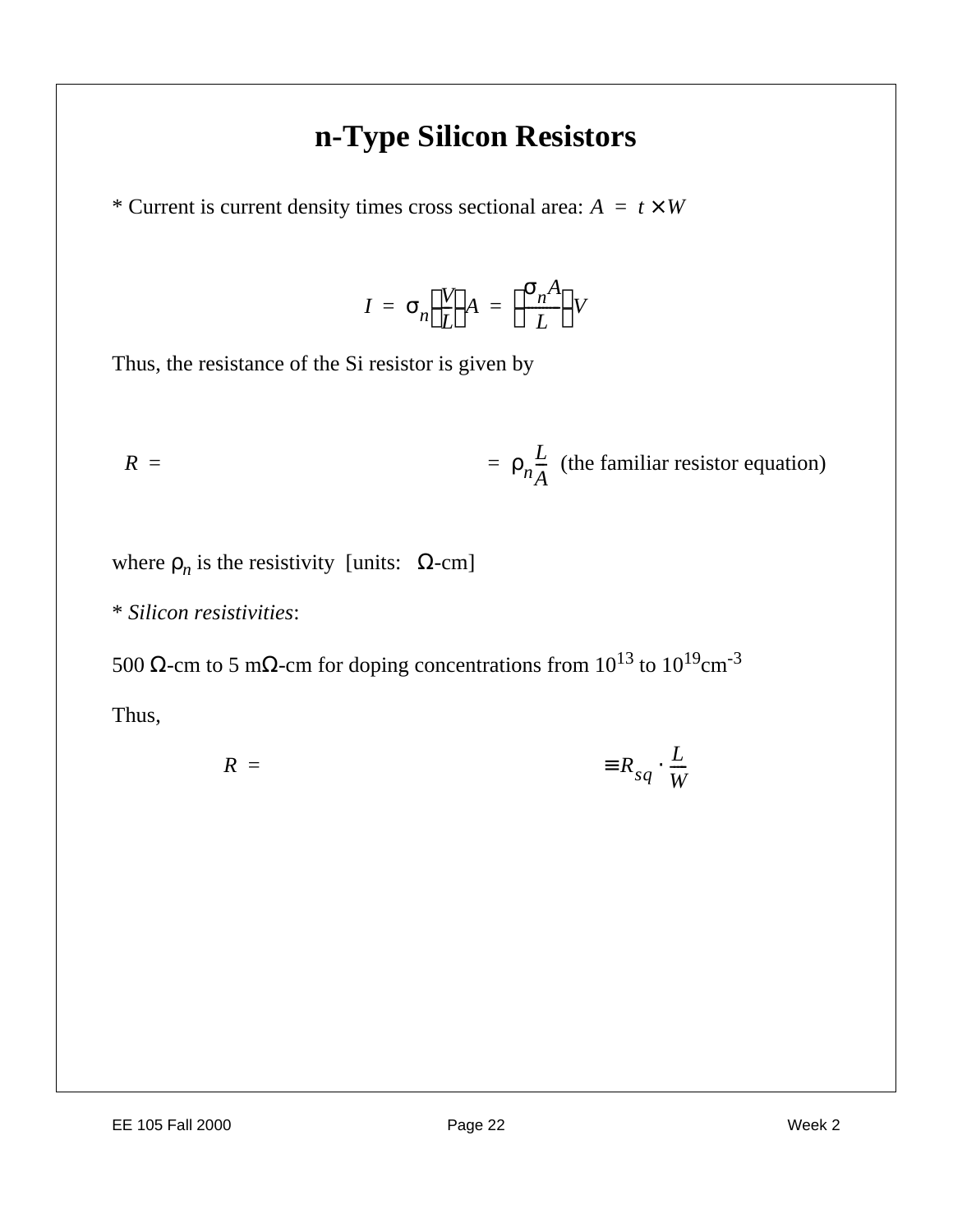### **Sheet Resistance**

 $R = R$ 

 $=$   $R_{sq}(L/W)$ 

The sheet resistance is under the control of the *process designer*;

The number of squares is determined by the layout and is specified by the *IC designer*.

#### **Example:**

For average doping levels of  $10^{15}$  cm<sup>-3</sup> to  $10^{19}$  cm<sup>-3</sup> and a typical layer thickness of 0.5 μm, the sheet resistance ranges from 100 k $\Omega$ /sq to 10  $\Omega$ /sq.

Typical sheet resistances:

|                                         | $\Omega$ / square |
|-----------------------------------------|-------------------|
| implanted layers in Si                  | 10 to $10^5$      |
| $n^{+}$ polysilicon ( <i>t</i> =500 nm) | 20                |
| aluminum $(t = 1 \mu m)$                | 0.07              |
| silicided polysilicon                   | 5                 |
| silicided source/drain diffusion        | 3                 |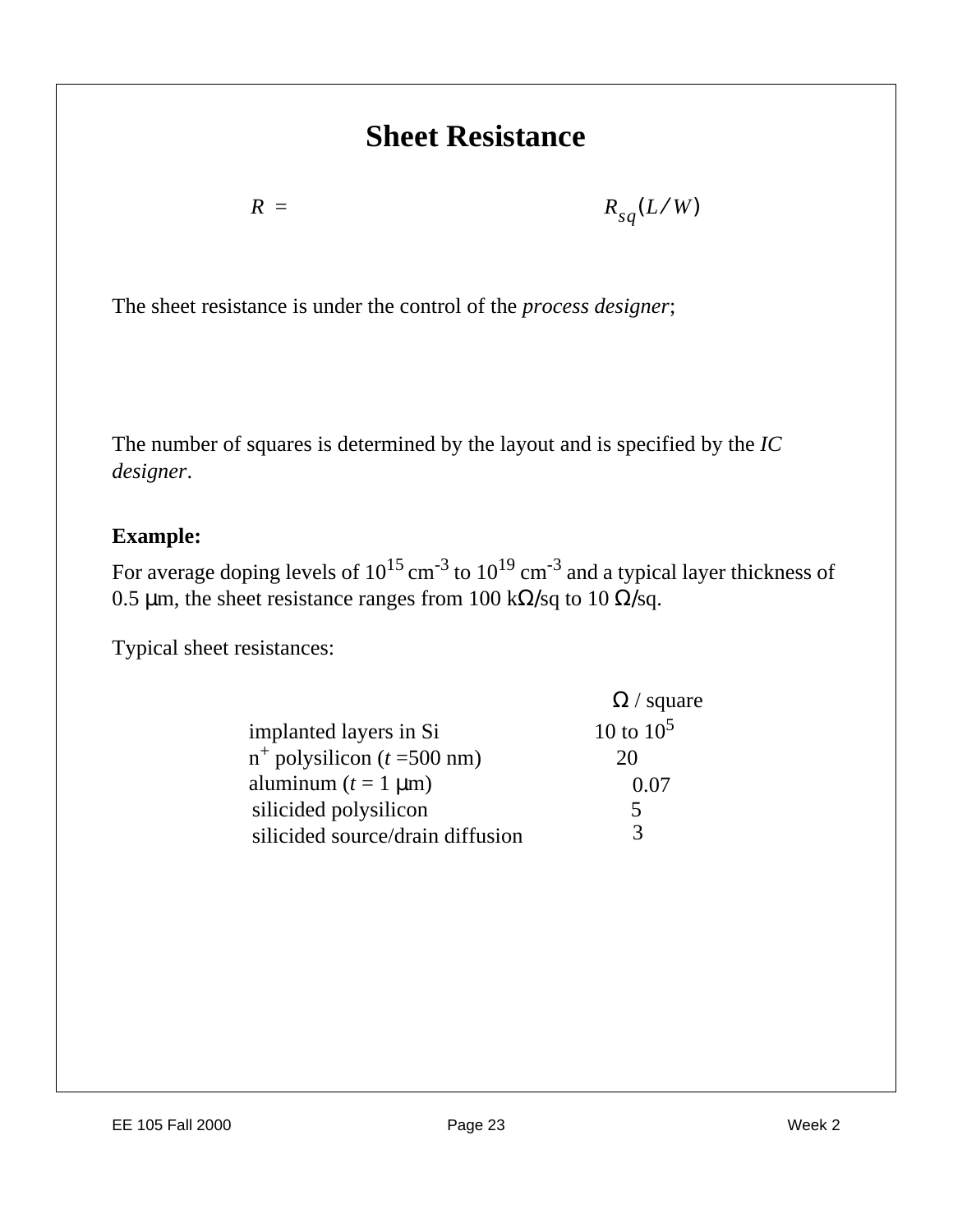## **Uncertainties in IC Fabrication**

The precision of transistors and passive components fabricated using IC technology is surprisingly, *poor*!

Sources of variations:

- \* ion implant dose varies from point to point over the wafer and from wafer to wafer
- \* thicknesses of layers after annealing vary due to temperature variations across the wafer
- \* widths of regions vary systematically due to imperfect wafer flatness (leading to focus problems) and randomly due to raggedness in the photoresist edges after development

\* etc., etc.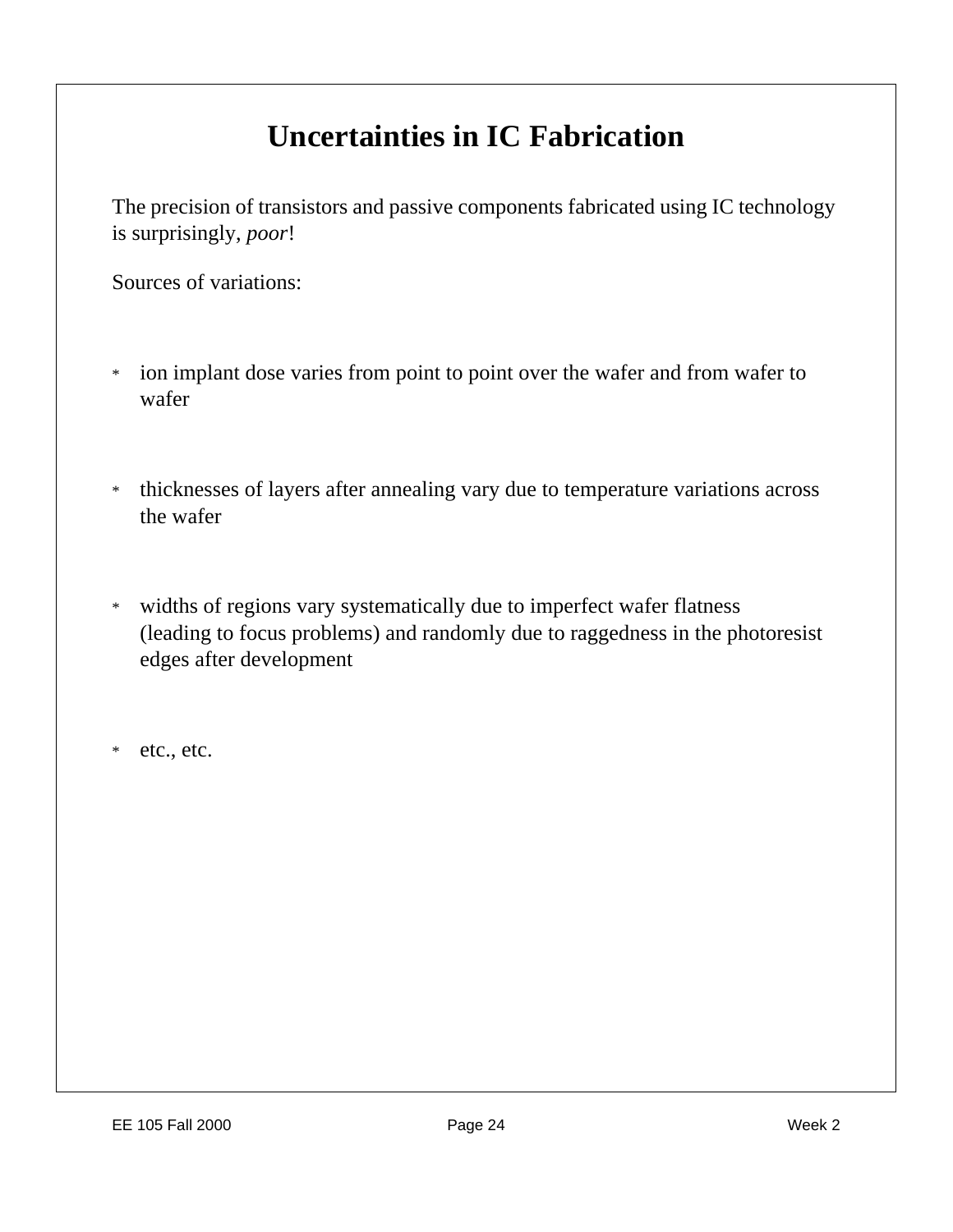## **Linewidth Uncertainties**

\* Due to lithographic and etching variation, the edges of a rectangle are "ragged"—greatly exaggerated in the figure



\* The width is

$$
W = \overline{W} \pm \frac{\delta}{2} \pm \frac{\delta}{2} = \overline{W} \pm \delta \quad \text{--->} \quad W = \overline{W} \left( 1 \pm \frac{\delta}{\overline{W}} \right) = \overline{W} (1 \pm \varepsilon_W)
$$

- \* Conclusion 1: *wider* resistors have smaller normalized uncertainty (since  $\delta$  is independent of width)
- \* Conclusion 2: the length  $L \gg W$  and so its normalized uncertainty is negligible compared to that of *W*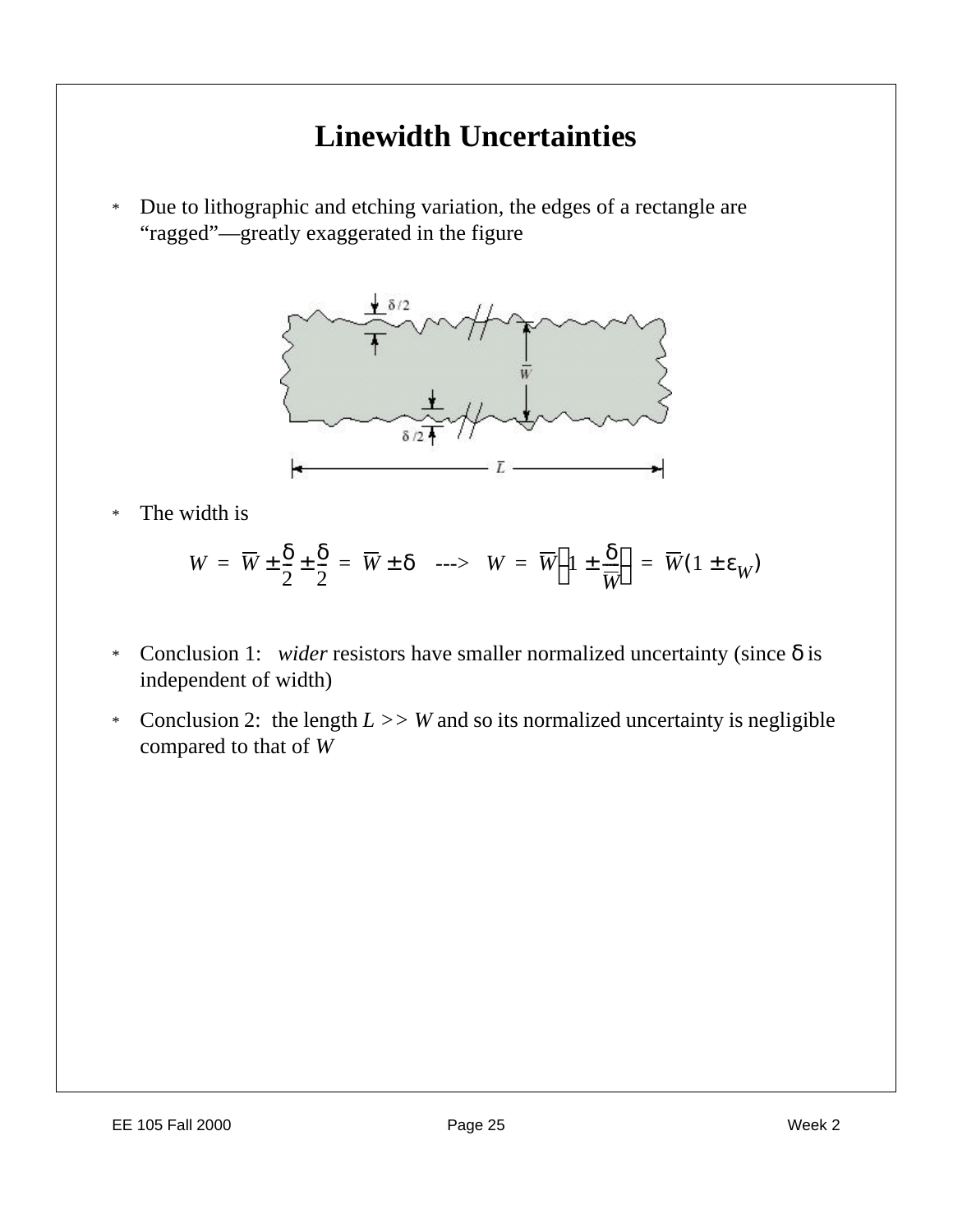#### **Statistical Variations & Worst-Case Design**

**Example:** IC Resistor Uncertainty

$$
R = \left(\frac{1}{qN_d\mu_n t}\right)\left(\frac{L}{W}\right)
$$

Note that  $N_d$ ,  $\mu_n$ , t, L, and W are *all* subject to variations. We can define the range for each variable in terms of a normalized uncertainty *.* ε

For example,  $N_d = \overline{N}_d (1 \pm \varepsilon_{N_d})$   $L = \overline{L} (1 \pm \varepsilon_L)$ , etc.

Note: how is  $\epsilon$  defined?

assume variables are independent

typically are concerned with a multiple of the standard deviation, e.g., 6σ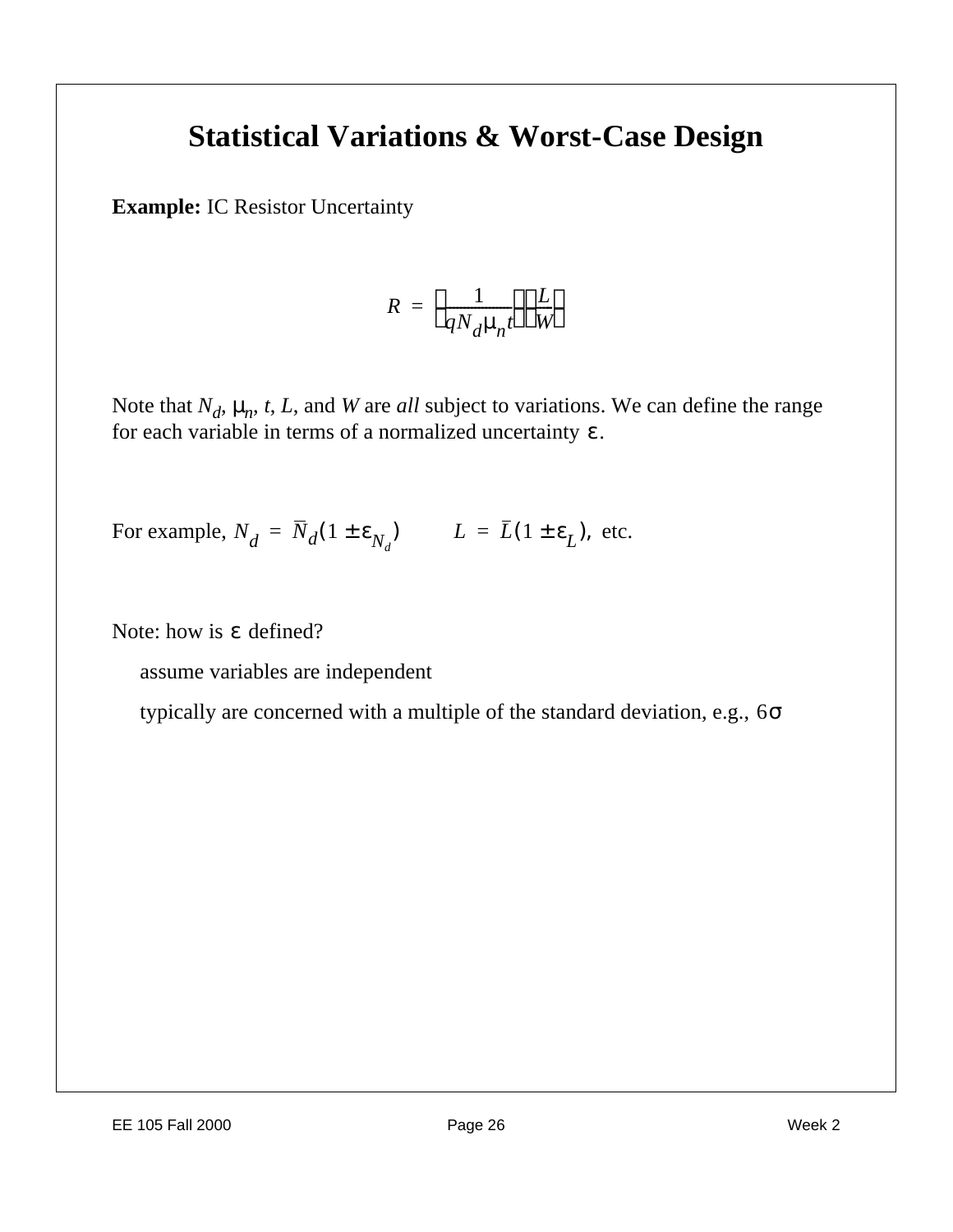## **RMS Uncertainties**

If the variables are *independent* (meaning that there is no correlation between them), then we can count their contributions to the overall uncertainty by the "root mean square" (RMS) variation:

$$
R = \left(\frac{1}{qN_d\mu_n t}\right)\left(\frac{L}{W}\right)
$$

$$
R = \overline{R} (1 \pm \varepsilon_R) \; .
$$

The "sum of squares" of the normalized uncertainties in  $N_d$ ,  $\mu_n$ , *t*, *L*, and *W* 

$$
\varepsilon_R = \sqrt{\varepsilon_{N_d}^2 + \varepsilon_{\mu_n}^2 + \varepsilon_t^2 + \varepsilon_L^2 + \varepsilon_W^2}
$$

The average resistance is found by substituting the averages:

$$
\overline{R} = \left(\frac{1}{q\overline{N}_d\mu_n t}\right)\left(\frac{\overline{L}}{\overline{W}}\right)
$$

Assumptions: uncertainties are << 1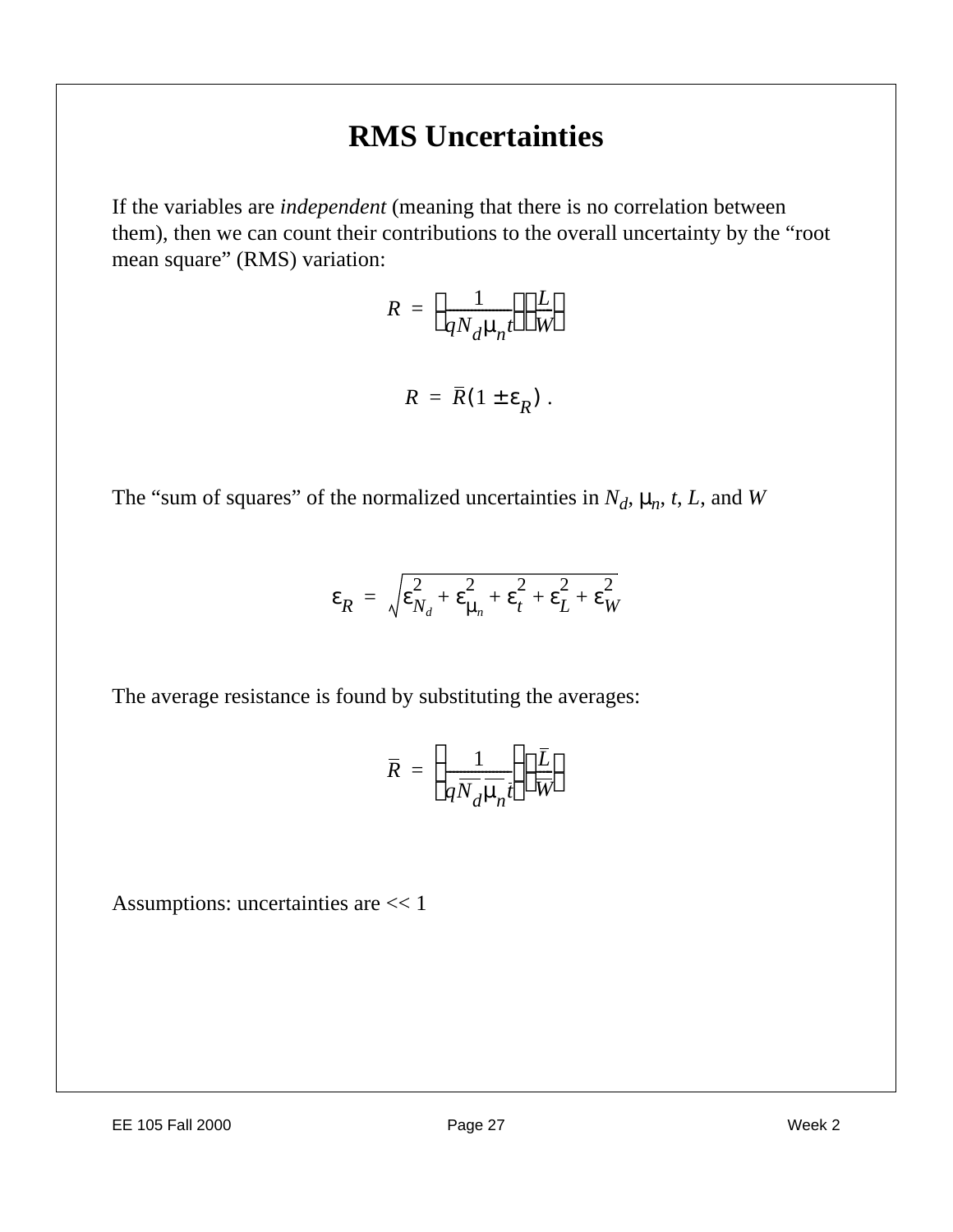## **Worst-Case Uncertainties**

The actual situation can often be worse -- find the maximum resistance

$$
R_{max} = \left(\frac{1}{qN_{d_{min}}\mu_{n_{min}}t_{min}}\right)\left(\frac{L_{max}}{W_{min}}\right)
$$

Substitute in terms of individual uncertainties:

$$
R_{max} = \left(\frac{1}{q\overline{N}_d(1-\epsilon_{N_d})\overline{\mu}_n(1-\epsilon_{\mu_n})i(1-\epsilon_t)}\right) \left(\frac{\overline{L}(1+\epsilon_L)}{\overline{W}(1-\epsilon_W)}\right)
$$

Maximum resistance:

$$
R_{max} \equiv \overline{R}(1 + \varepsilon_{N_d} + \varepsilon_{\mu_n} + \varepsilon_t + \varepsilon_L + \varepsilon_W).
$$

 $(\text{recall that } (1 \pm x)^{-1} \cong 1 \mp x \text{ for } x \le 1)$ 

Minimum resistance:

$$
R_{min} = \left(\frac{1}{q\overline{N}_d(1+\epsilon_{N_d})\overline{\mu}_n(1+\epsilon_{\mu_n})t(1+\epsilon_t)}\right) \left(\frac{\overline{L}(1-\epsilon_L)}{\overline{W}(1+\epsilon_W)}\right)
$$

$$
R_{min} \cong \overline{R} (1 - \varepsilon_{N_d} - \varepsilon_{\mu_n} - \varepsilon_t - \varepsilon_L - \varepsilon_W)
$$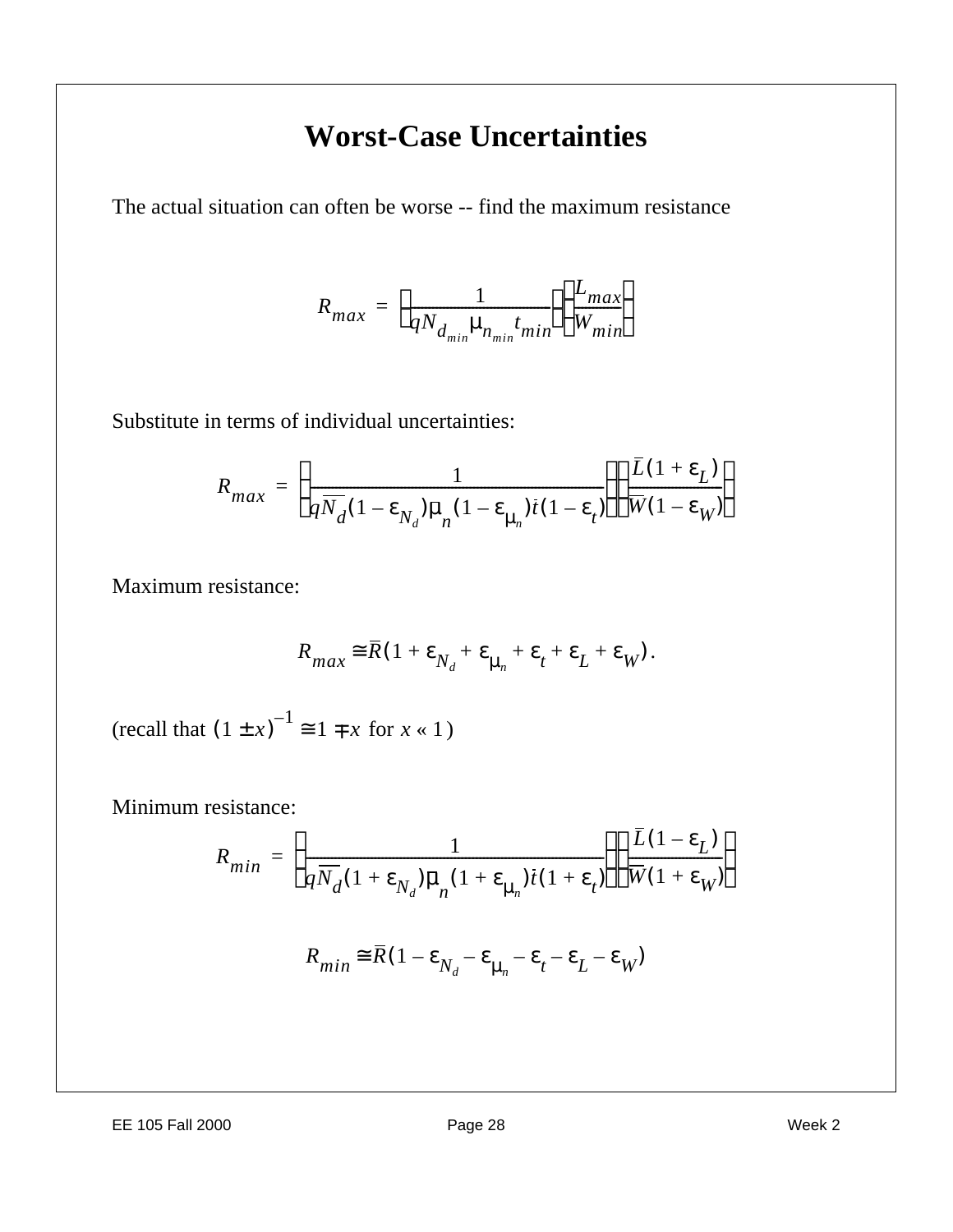## **Worst-Case Uncertainties (Cont.)**

Maximum and minimum resistances can be written as:

$$
R \cong \overline{R} (1 \pm \varepsilon_R) \qquad \varepsilon_R = \varepsilon_{N_d} + \varepsilon_{\mu_n} + \varepsilon_t + \varepsilon_L + \varepsilon_W \text{ (worst-case)}
$$

Example of the difference between RMS and worst-case:

$$
\varepsilon_{N_d} = 0.025
$$
  $\varepsilon_{\mu_n} = 0.01$   $\varepsilon_t = 0.015$   $\varepsilon_L = 10^{-5}$   $\varepsilon_W = 0.03$ 

$$
\varepsilon_R = \sqrt{(0.025)^2 + (0.01)^2 + (0.015)^2 + (10^{-5})^2 + (0.03)^2} = 0.043
$$
 (RMS)

$$
\varepsilon_R = 0.025 + 0.01 + 0.015 + 10^{-5} + 0.03 = 0.08 \text{ (worst-case)}
$$

Real situation: some variables are correlated, so the answer is in between RMS and worst-case estimates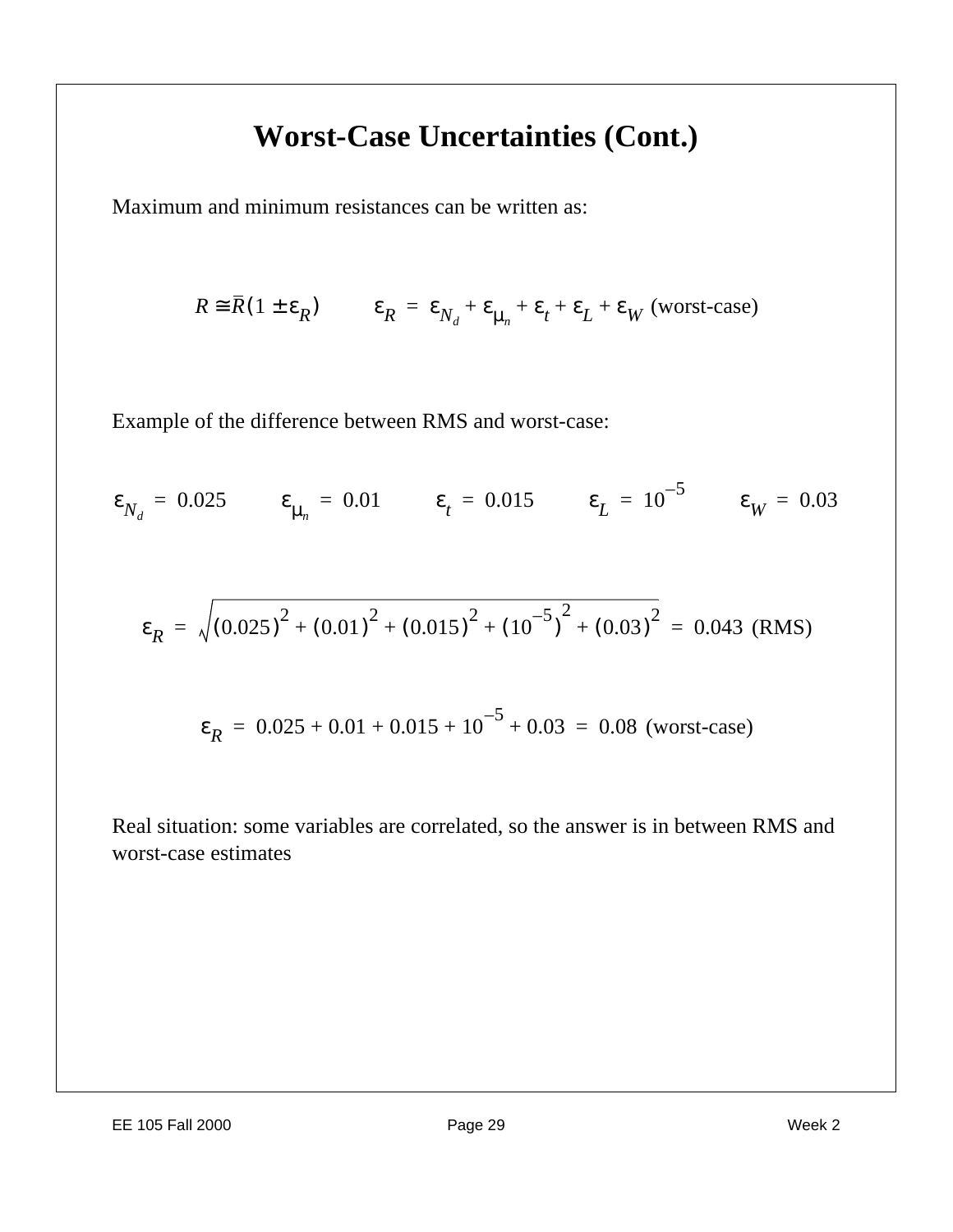

\* Each resistor's absolute value is subject to the uncertainties in doping, mobility, and physical dimensions

#### Example:

 $R_1$  and  $R_2$  each have an average value of 10 k $\Omega$ , with a normalized uncertainty of 2% (across the wafer) and 5% (across the batch) and 10% (over a month)

However, both resistors vary *together* ... the normalized difference is small

$$
\frac{\Delta R}{\overline{R}} = \frac{\left|R_1 - R_2\right|}{(R_1 + R_2)/2} \propto \varepsilon_R \text{ (can be 0.1\% or better)}
$$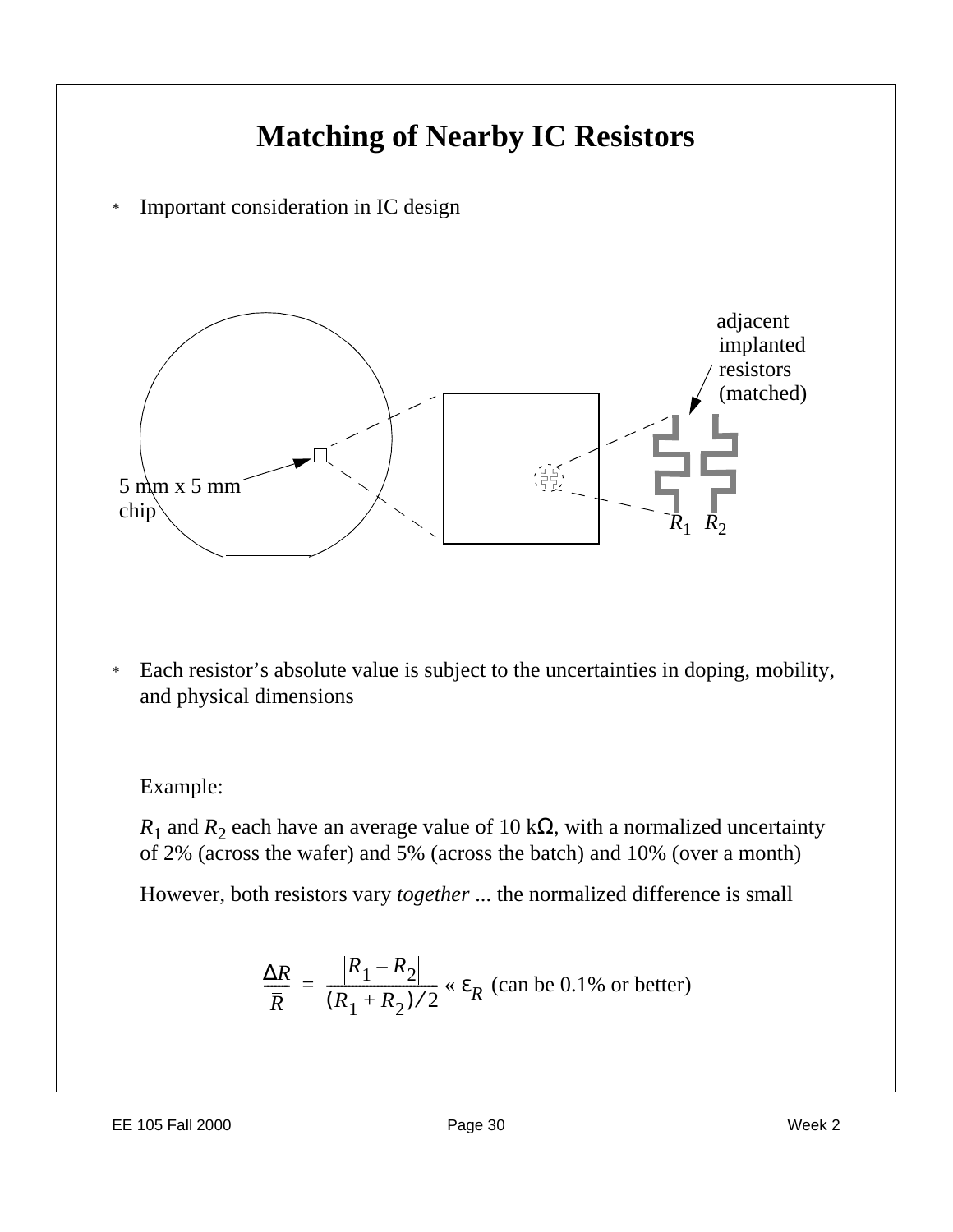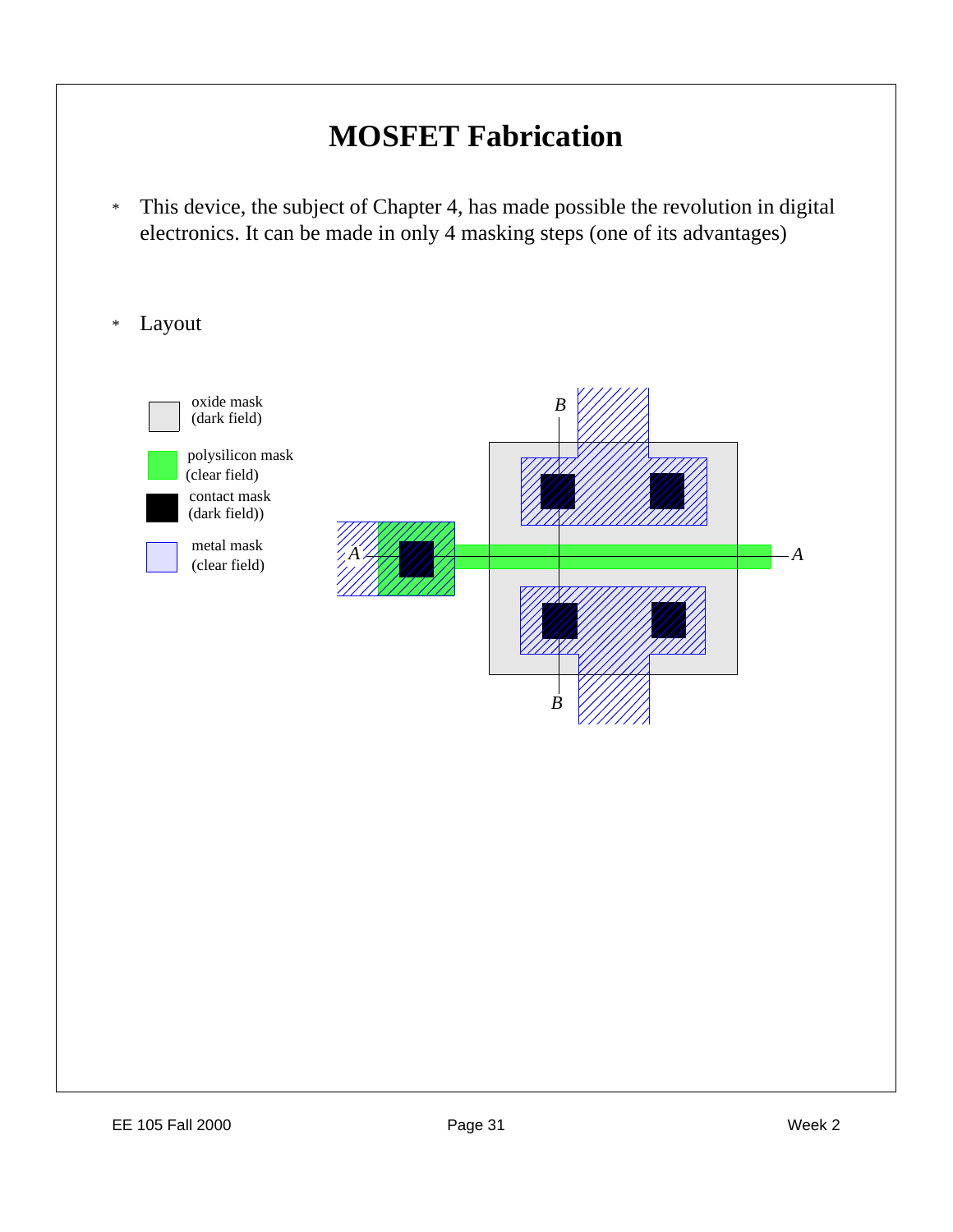## **Process Flow (Simplified)**

- 1. Grow 500 nm of thermal  $SiO<sub>2</sub>$  and pattern using oxide mask
- 2. Grow 15 nm of thermal  $SiO<sub>2</sub>$
- 3. Deposit 500 nm of CVD polysilicon and pattern using polysilicon mask
- 4. Implant arsenic and anneal
- 5. Deposit 600 nm of CVD  $\rm SiO_2$  and pattern using contact mask
- 6. Sputter 1 μm of aluminum and pattern using metal mask.



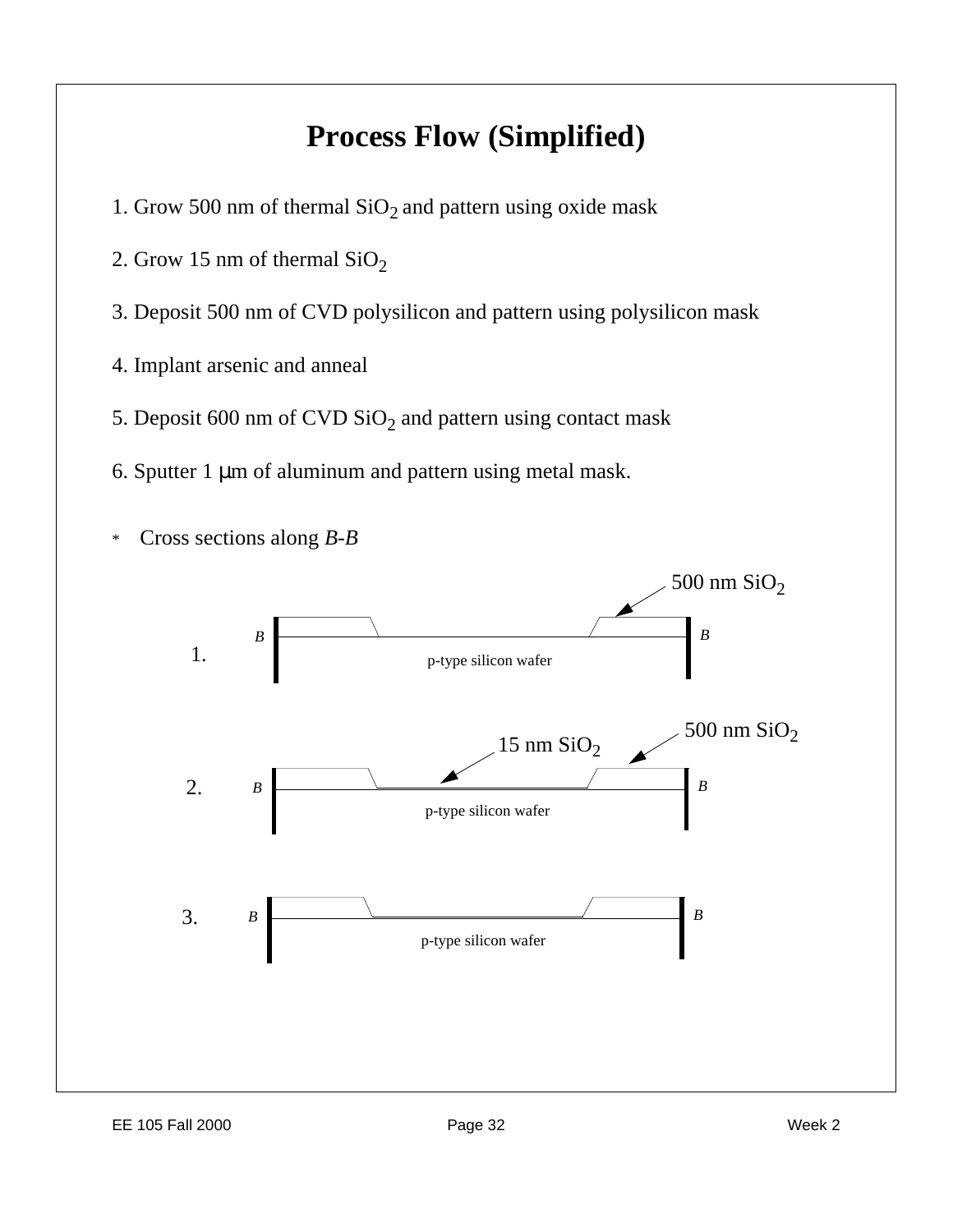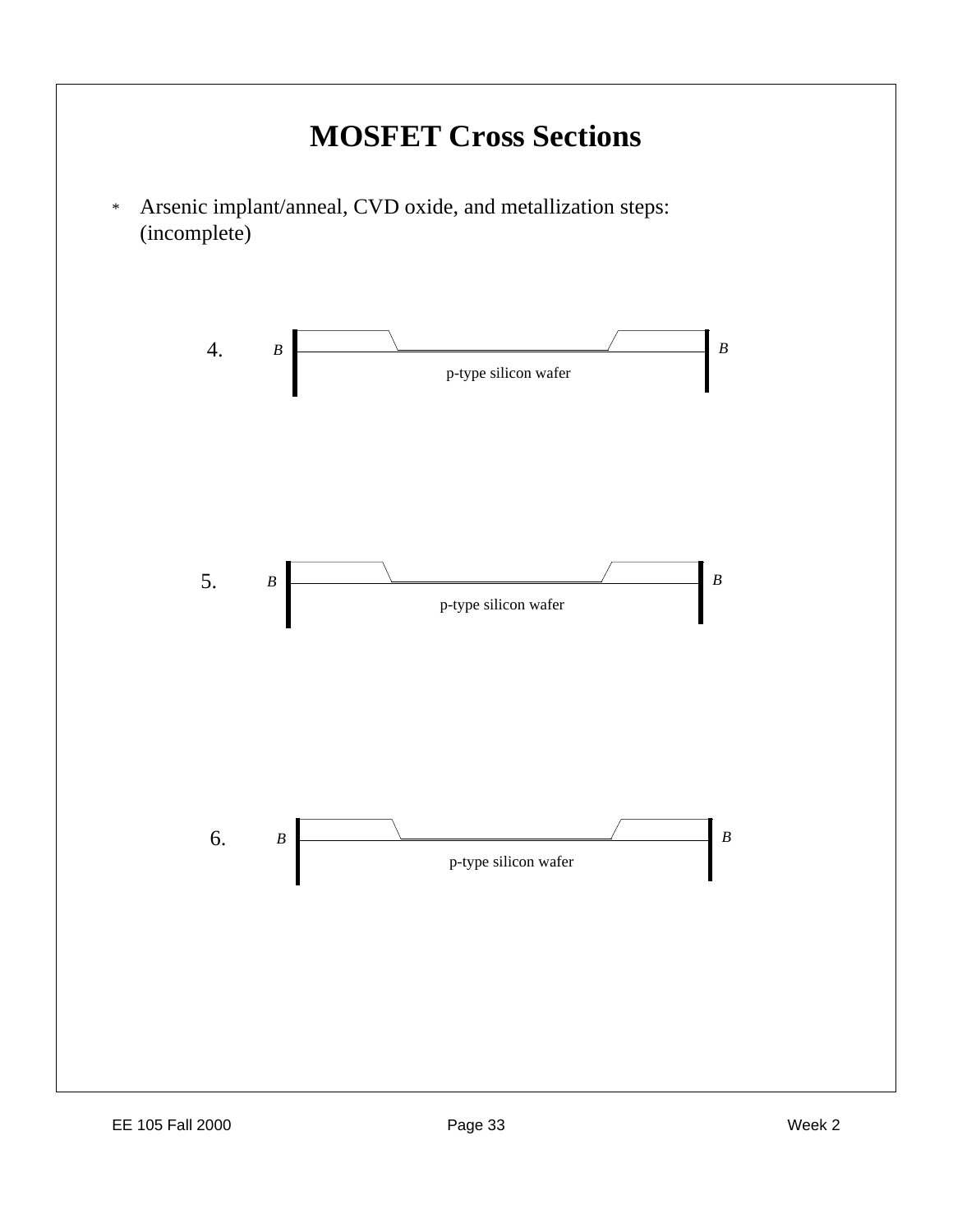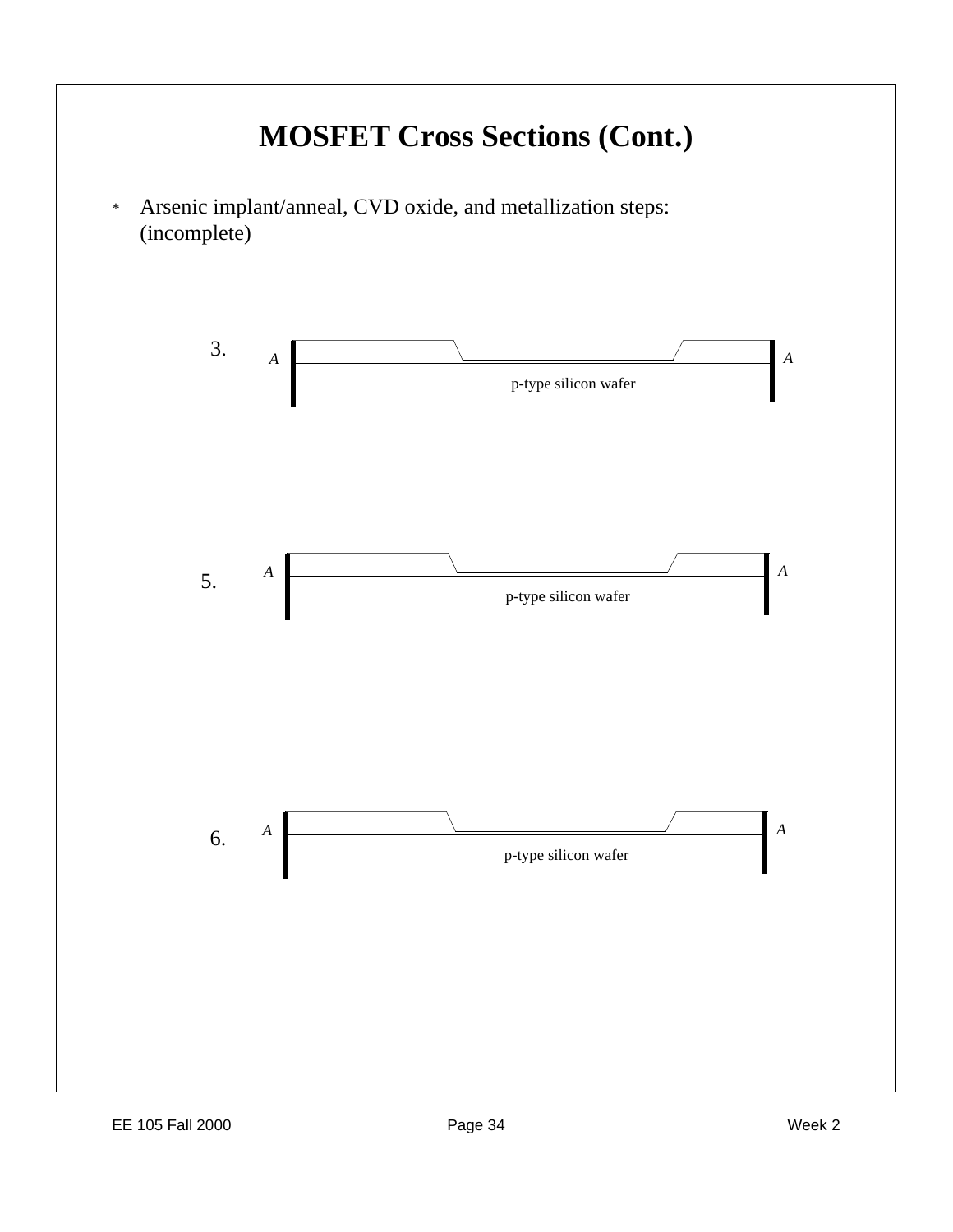

- <sup>\*</sup> The number of squares for this layout  $L/W \cong 9$  squares
- \* To find  $R_{sq}$ :

$$
R_{sq} =
$$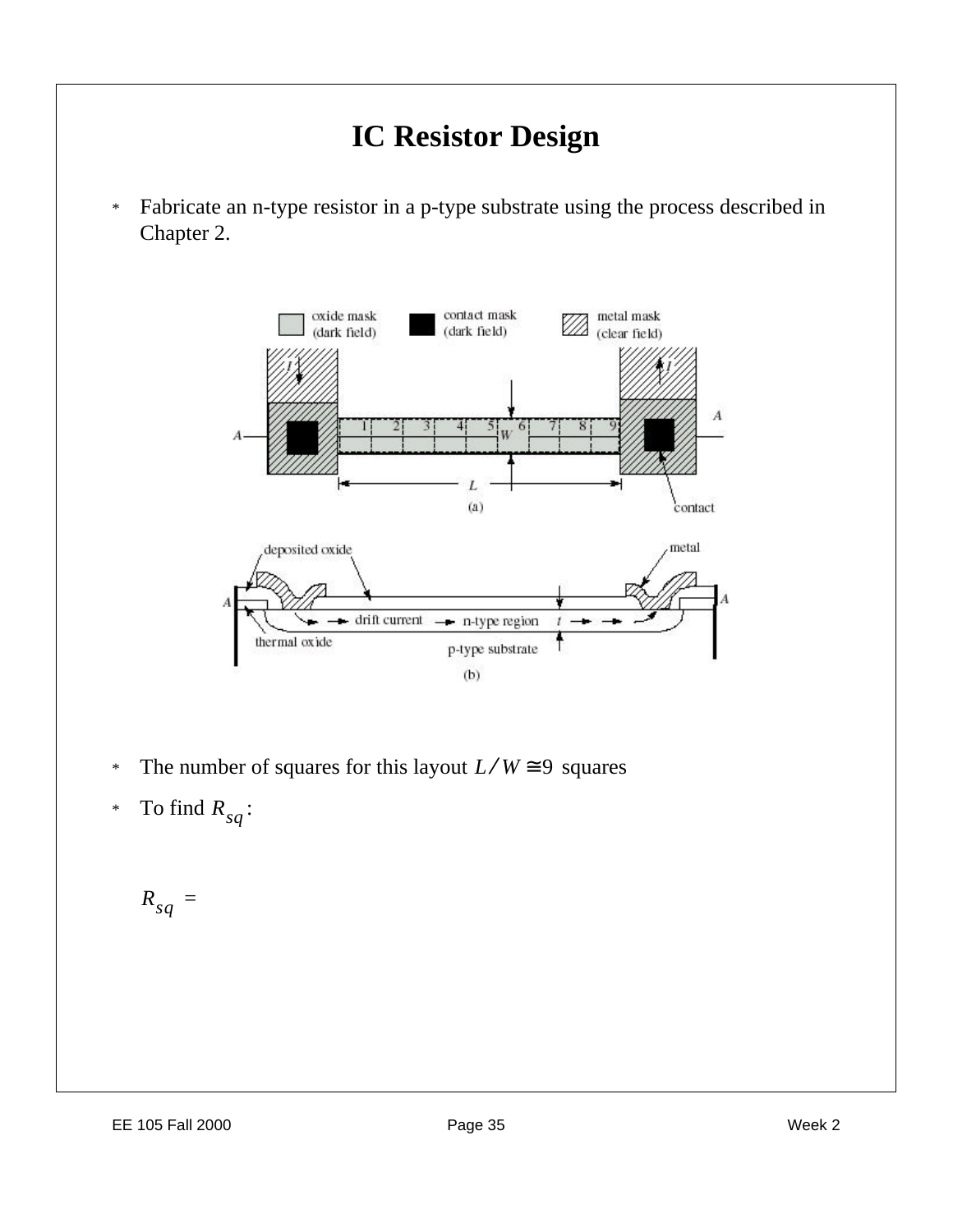## **Laying Out a Resistor**

\* Rough approach:

1*. R* is specified, so calculate  $N_{sa} = R / R_{sa}$ .

2. select a width *W* (possibly the minimum to save area, or to meet a requirement on the normalized uncertainty  $\varepsilon_W$ )

3. find the length  $L = W N_{sq}$  and make a rectangle  $L \times W$  in area

Add contact regions at the ends ... initially ignore their contribution to *R*

\* More careful approach: account for the contact regions and also, for corners



Calculations show that the effective number of squares of the "dogbone" style contact region is 0.65 and for a  $90^{\circ}$  corner is 0.56.

For the resistor with  $L / W = 9$ , the contact regions add a significant amount to the total square count:

 $N_{sa}$  = 9 + 2 (0.65) = 10.3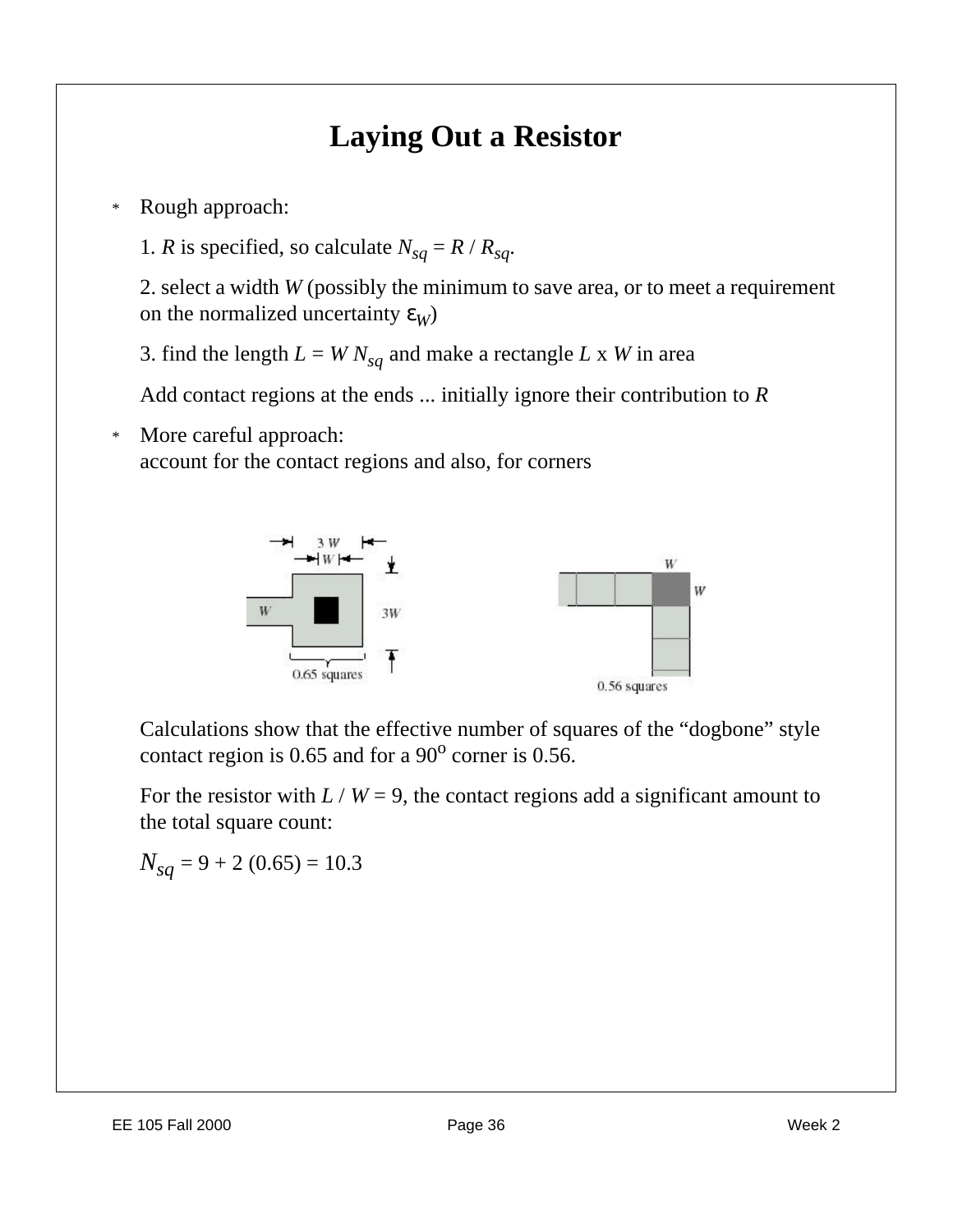## **Geometric Design Rules**

*Millions* of device structures must function *very reliably*, despite

- 1. variations in the dimensions and imperfect overlay of successive masks, and
- 2. and variations in the photolithography and pattern transfer process.

Together, these variations determine the rules for laying out masks

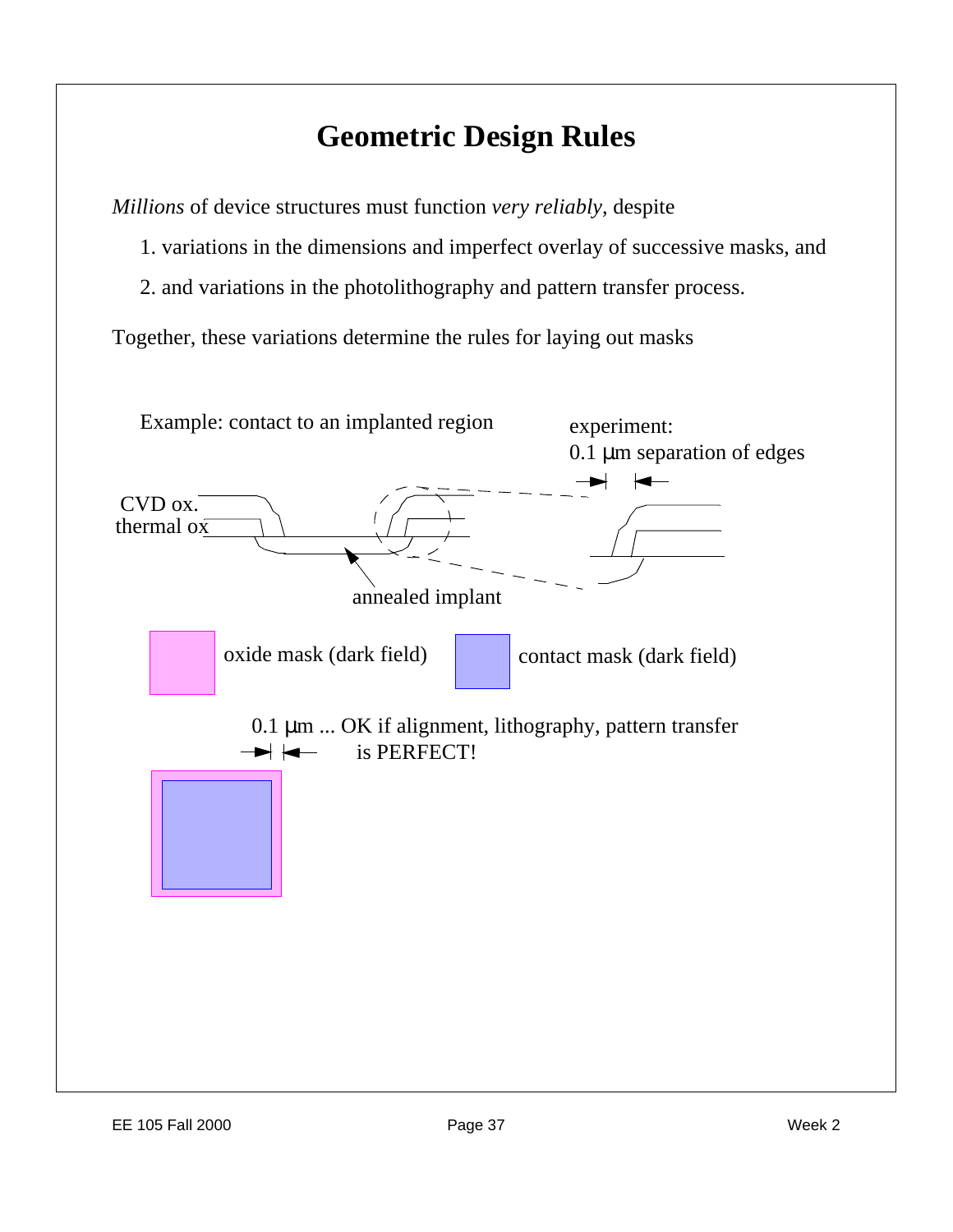## **Geometric Design Rules (cont.)**

\* Sources of errors: *many!*

Misalignment of masks (due to mask imperfection or stepper error or ...)

Pattern growth/shrinkage (due to mask imperfection, exposure/development error, lateral etching under the photoresist, or ...)



overlap between masks is increased to account for error sources

Simple approach:

 $\delta$  = physical requirement + misalignment + dimensional error

For a 20 mask process, there are *many* interactions between masks!

How to avoid violating the design rules?

Answer: build them into the layout CAD tool so that they can be checked automatically.